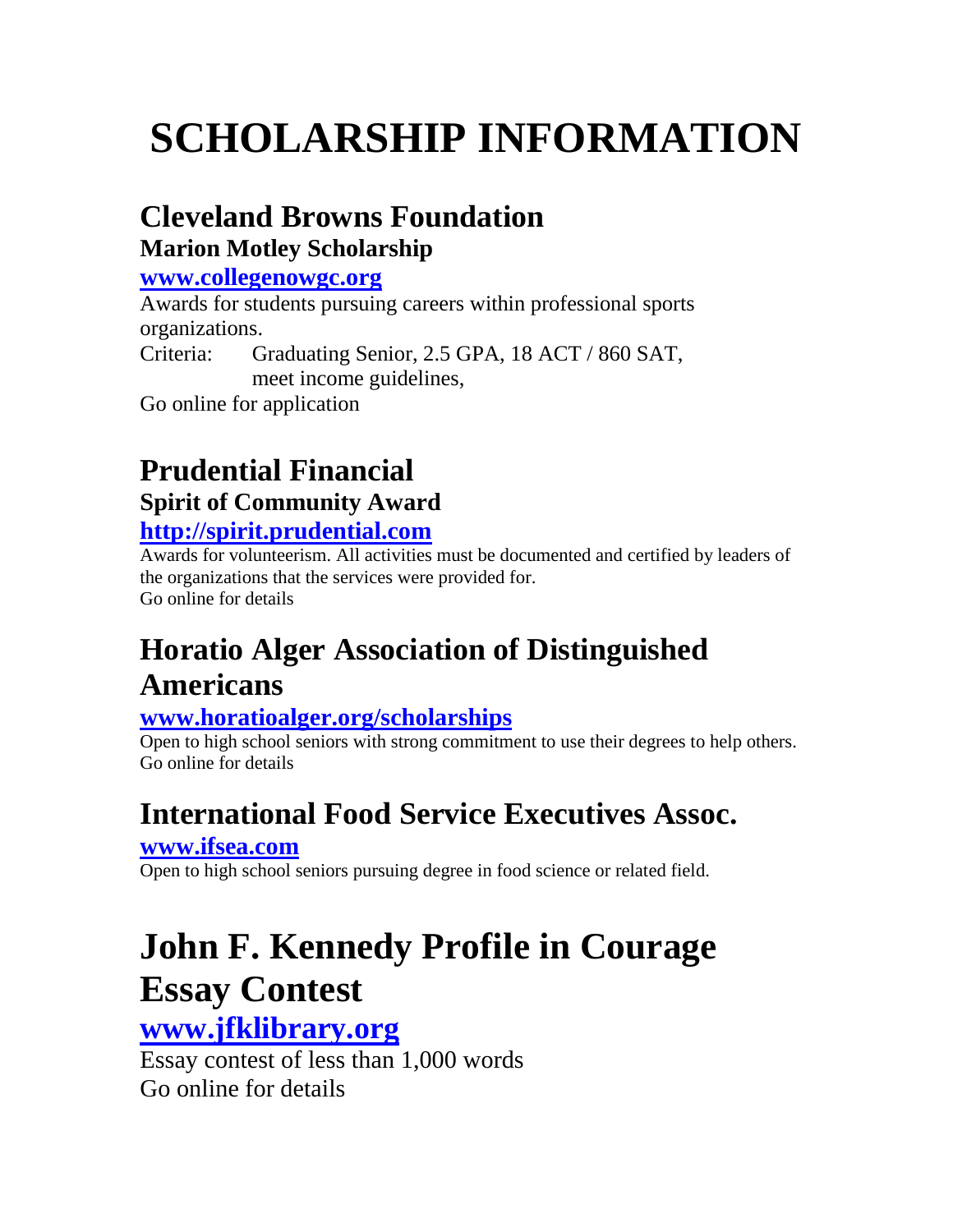## **WALMART COMMUNITY SCHOLARS**

#### **[www.walmart.com](http://www.walmart.com/)**

VARIOUS AWARDS BASED ON SERVICE, FINANCIAL NEED AND ACADEMICS GO ON LINE FOR INFORMATION

### **PHI DELTA KAPPA INTERNATIONAL AWARDS FOR PERSPECTIVE TEACHERS**

#### **[www.pdkintl.org](http://www.pdkintl.org/)**

OPEN TO SENIORS PLANNING TO PUSUE A DEGREEE IN EDUCATION GO ONLINE FOR INFORMATION

## **RON BROWN SCHOLAR PROGAM**

#### **[www.ronbrown.org](http://www.ronbrown.org/)**

AWARDS FOR AFRICAN AMERICAN HIGH SCHOOL SENIORS EXCELLING IN ACADEMICS, EXHIBIT LEADERSHIP, PARTICIPATE IN COMMUNITY SERVICE AND DEMONSTRATES FINANCIAL NEED. GO ONLINE FOR DETAILS

### **HORATIO ALGER SCHOLARSHIP**

#### **[www.horatioalger.com](http://www.horatioalger.com/)**

OPEN TO SENIORS PLANNING TO ATTEND AN ACCREDTIED 2/4 YEAR COLLEGE **CRTIERIA:** FINANCIAL NEED EXTRACURRICULAR COMMUNITY SERVICE 2.0 MINIMUM GPA

### **SAE ENGINEERING SCHOLARSHIPS**

#### **www.sae.org**

**HIGH SCHOOL SENIORS INTERESTED IN ENGINEERING OR RELATED SUBJECTS (CHEMISTRY, BIOLOGY, COMPUTER SCIENCE) MAY APPLY GO ON-LINE FOR DETAILS**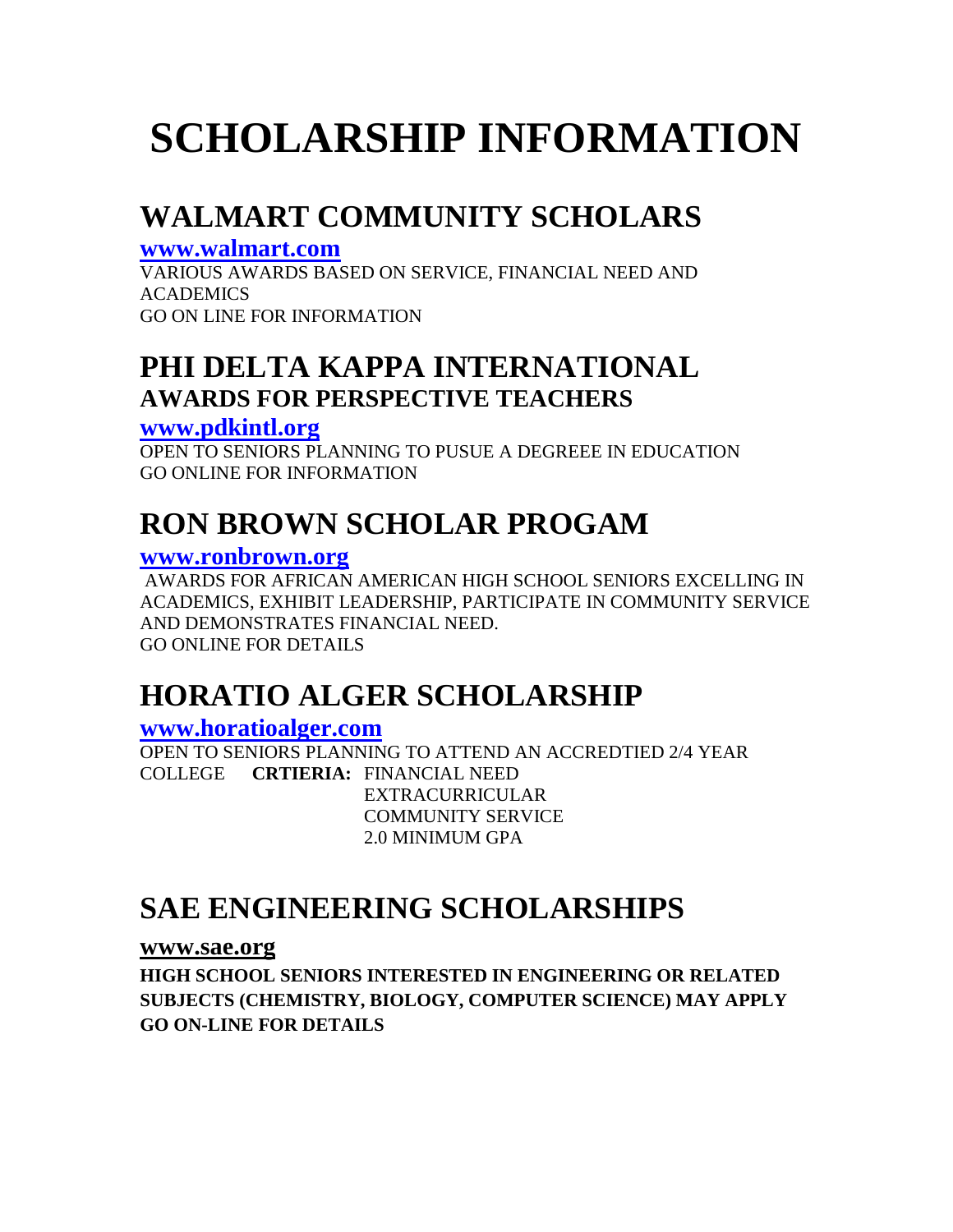#### **WEB SITES FOR 13-14**

**[www.fastweb.com](http://www.fastweb.com/)** =RESEARCH & ELIGIBILITY **www.collegeboard.com =**RESOURCE NETWORK **[www.act.org](http://www.act.org/)** =RESOURCE NETWORK **[www.petersons.com](http://www.petersons.com/)** =RESOUTCE NETWORK **[www.FAFSA.gov](http://www.fafsa.gov/)** =FED FINANCIAL AID FORM **[www.finaid.com](http://www.finaid.com/) =**RESOURCE SITE **[www.ohiocollegegoalsunday.org](http://www.ohiocollegegoalsunday.org/) =**RESOURCE SITE **[www.mycollegeoptions.org](http://www.mycollegeoptions.org/) =**RESOURCE SITE **[www.collegeboard.org](http://www.collegeboard.org/) =**RESOURCE SITE **[www.oasfaa.org](http://www.oasfaa.org/) =**RESOURCE SITE **[www.studentaid.ed.gov](http://www.studentaid.ed.gov/) =**RESOURCE SITE **regents.ohio.go/sgs/ =**RESOURCE SITE **[www.review.com](http://www.review.com/) =**RESOURCE SITE **[www.collegeadvantage.com=](http://www.collegeadvantage.com/)**RESOURCE SITE

**[www.collegenowgc.org=](http://www.collegenowgc.org/) Cleveland based financial aid info**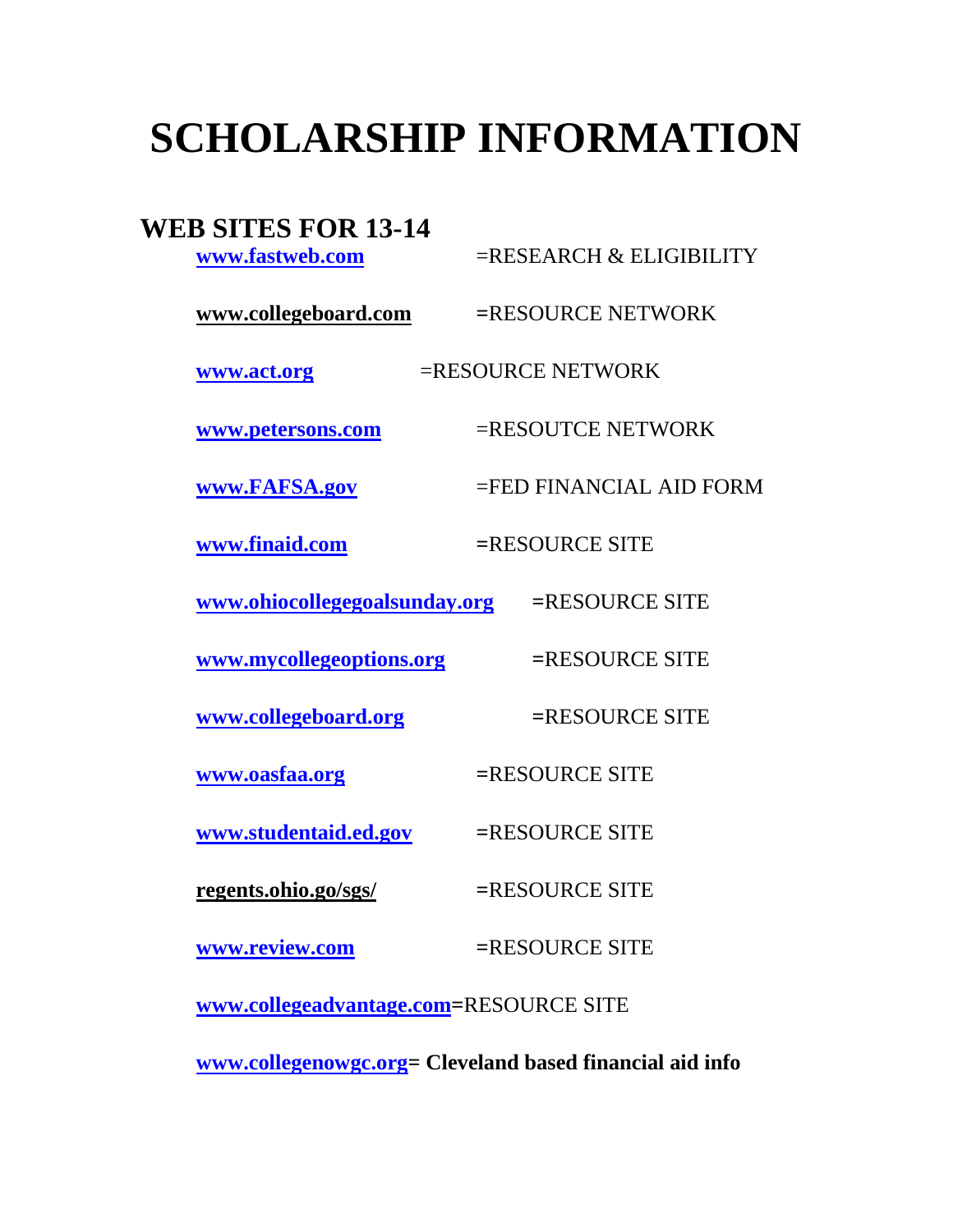### **MINORITY SCHOLARSHIP WEBSITES**

| <b>COLLEGEFUND.ORG</b>  | <b>NATIVE AMERICAN STUDENTS</b>                 |
|-------------------------|-------------------------------------------------|
| AIEFPROGRAMS.ORG        | <b>NATIVE AMERICAN STUDENTS</b>                 |
| <b>ALPFA.ORG</b>        | <b>HISPANIC STUDENTS</b>                        |
|                         | CATCHING THE DREAM.ORG NATIVE AMERICAN STUDENTS |
| <b>CAMSOCIETY.ORG</b>   | <b>ASIAN STUDENTS</b>                           |
| <b>COMTO.ORG</b>        | <b>ANY MINORITY STUDENT</b>                     |
| <b>HACU.NET</b>         | <b>HISPANIC STUDENTS</b>                        |
| <b>HISPANICFUND.ORG</b> | <b>HISPANIC STUDENTS</b>                        |
| <b>HSF.NET</b>          | <b>HISPANIC STUDENTS</b>                        |
| <b>KSEA.ORG</b>         | <b>ASIAN STUDENTS</b>                           |
| <b>NUL.ORG</b>          | <b>AFRICAN AMERICAN</b><br><b>STUDENTS</b>      |

#### **THURGOODMARSHALLFUND.ORG AFRICAN AMERICAN STUDENTS**

**UNCF.ORG AFRICAN AMERICAN STUDENTS**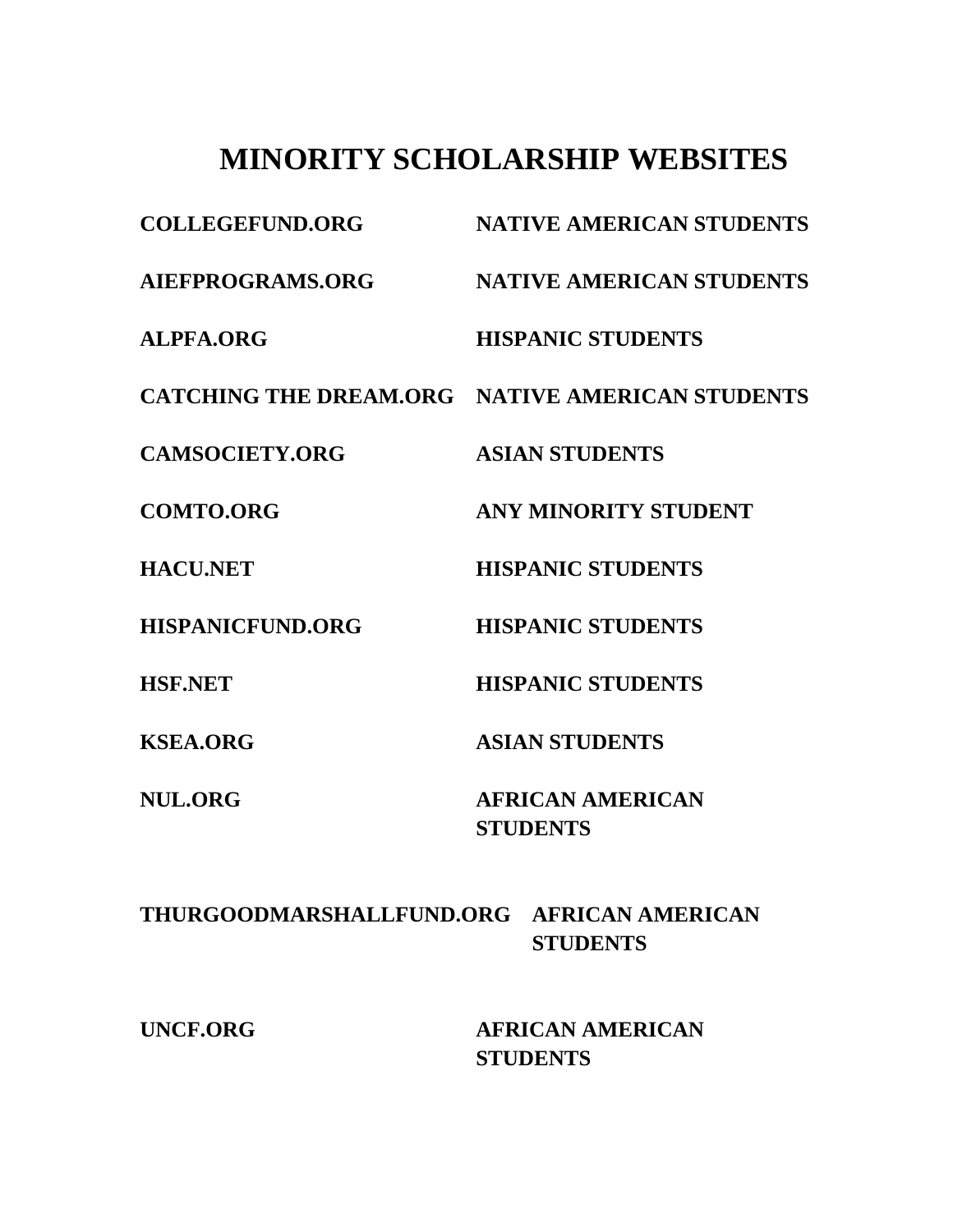#### **ENGINEERING / SCIENCE TECHNOLOGY MAJORS**

#### **www.uakron.edu**

AWARDS FROM \$500 TO \$5,000 RENEWABLE EACH YEAR **CRITERIA:** ESSAY, TRANSCRIPT, ACT/SAT GO ONLINE FOR INFO

### **IMAGINE AMERICA SCHOLARSHIP**

#### **[www.imagine-america.org](http://www.imagine-america.org/)**

OPEN TO HIGH SCHOOL SENIORS PLANNING TO ATTEND A SELECTED CAREER COLLEGE LISTED ON THE FOUNDATION'S WEBSITE **CRITERIA:** 2.5 MINIMUM GPA FINANCIAL NEED COMMUNITY SERVICE ACTIVITIES

### **THE OHIO STATE UNIVERSITY MORRILL SCHOLARS PROGRAM**

#### **[www.oma.osu.edu/recruitment](http://www.oma.osu.edu/recruitment)**

OSU AND THE OFFICE OF MINORITY AFFAIRS ARE OFFERING SCHOALRSHIPS TO QUALIFIED STUDENTS GO ONLINE TO GET INFORMATION

## **JACKIE ROBINSON FOUNDATION**

#### **[www.jackierobinson.org](http://www.jackierobinson.org/)**

AWARDS FOR MINORITY HIGH SCHOOL SENIORS ACCEPTED INTO A FOUR YEAR COLLEGE. MUST SHOW LEADERSHIP, ACADEMIC ACHIEVEMENT, SAT/ACT SCORES

## **Achievement Awards**

#### **[www.axa-scholarship.com](http://www.axa-scholarship.com/)**

Awards open to graduating seniors that demonstrate ambition and drive in school, community and/or work activities.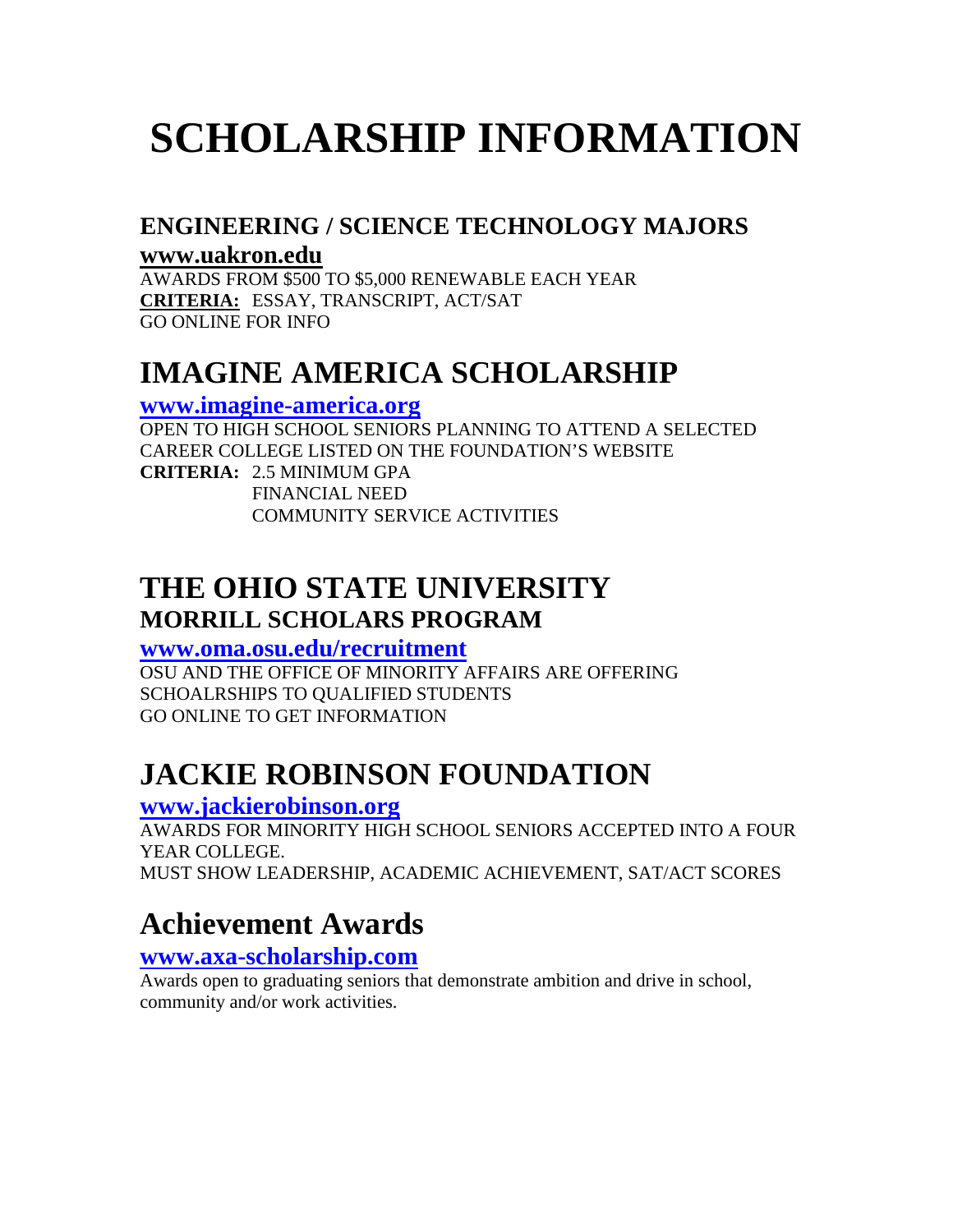### **JOHNSON AND WHALES UNIVERSITY OUTSTANDING STUDENT LEADER COMPETITION [www.jwu.edu](http://www.jwu.edu/)**

### **OHIO BOARD OF REGENTS**

**[www.regents.state.oh.us](http://www.regents.state.oh.us/)** VARIED GRANTS AND LOANS FOR OHIO STUDENTS ATTENDING OHIO **COLLEGES** 

### **CIA UNDERGRADUATE SCHOLARSHIP**

#### **[www.cia.gov](http://www.cia.gov/careers/index.html)**

AWARDS AVAILBALE FOR STUDENTS PURSUING A CAREER WITH THE CIA **CRITERIA:** SAT 1000, ACT 21, 3.0 MINIMUM GPA

# **The Ohio State University Alumni Scholars Program**

#### **[www.osu.edu](http://www.applyweb.com/apply/osu/index.html)**

Award open to high school seniors in Cuyahoga County that plan to attend OSU next fall. Critieria: Rank in the top 25% of your class Letters of recommendations Involved in extra-curriculars / community service

## **Coca-Cola Scholars**

**[www.coca-colascholars.org](http://www.coca-colascholars.org/)**

Varied fields of study

## **Defense Intelligence Agency**

[www.dia.mil/careers/students](http://www.dia.mil/careers/students)

Varied fields of study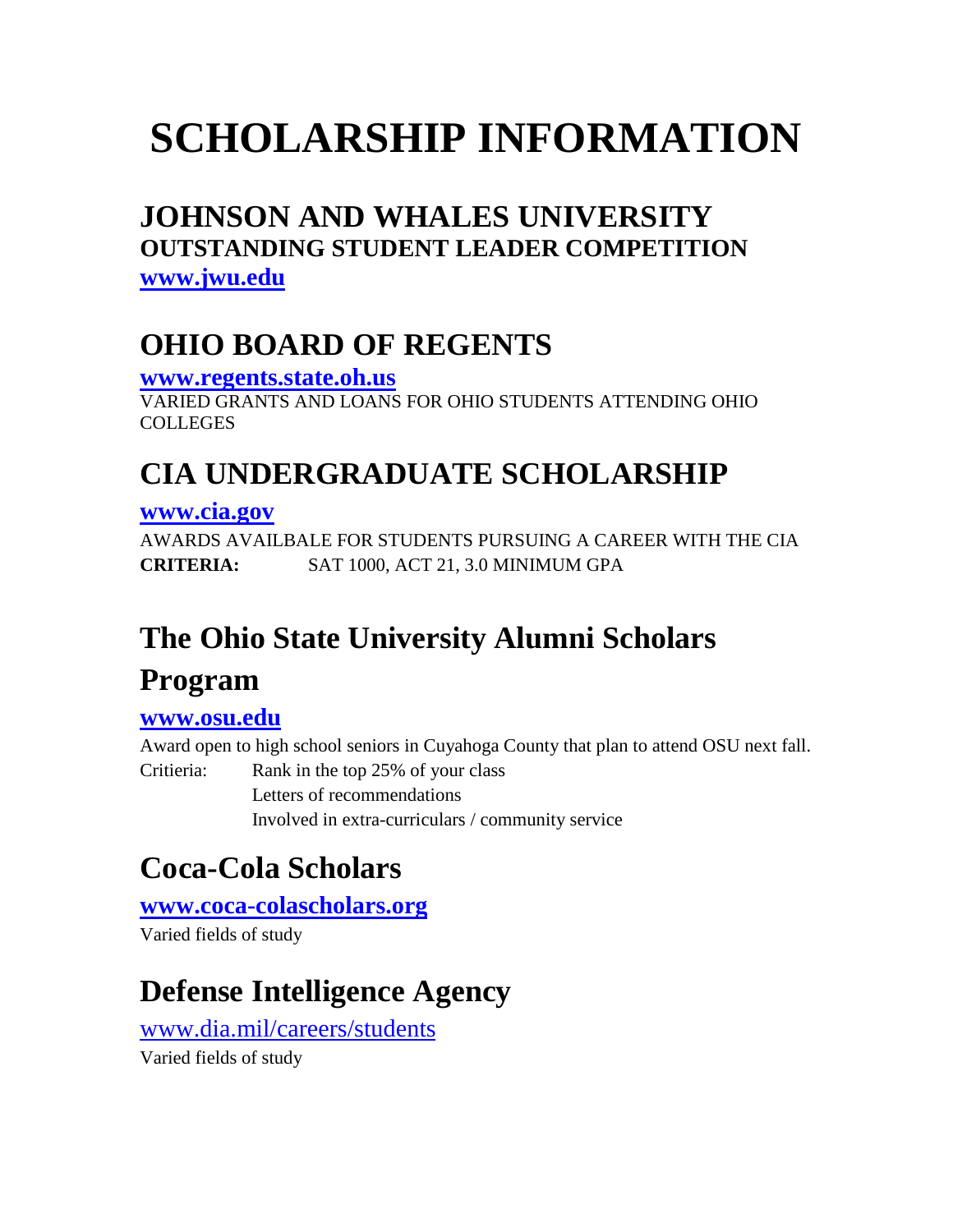### **Gates Millennium Scholars**

### **[www.gmsp.org](http://www.gmsp.org/)**

Varied fields of study

### **SMART Scholarship**

**[http://smart.asee.org](http://smart.asee.org/) S**cience, **M**ath and **R**esearch **T**ransformation

### **WORLD STUDIO FOUNDATION**

#### **[www.worldstudio.org](http://www.worldstudio.org/)**

AWARDS AND INTERNSHIPS FOR MINORITY AND DISADVANTAGED STUDENTS IN A WIDE RANGE OF ART MAJORS

### **JOHNSON & WALES UNIVERSITY OUTSTANDING STUDENT LEADER**

**[www.jwu.edu/admiss/scholarships](http://www.jwu.edu/admiss/scholarships)** AWARDS AVAILABLE TO SENIORS CRITERIA: RESMUE, TRANSCRIPTS, MUST ENROLL AT JWU GO ONLINE FOR DETAILS

### **LAKELAND COMMUNITY COLLEGE MARKOSKI-LWACH AWARD**

**[www.lakelandcc.edu](http://www.lakelandcc.edu/)** AWARD FOR OVERCOMING UNUSUAL CIRCUMSTANCE

## **AYN RAND SCHOLARSHIP PROGRAM**

#### **[www.aynrand.org/contests](http://www.aynrand.org/contests)**

FOR JUNIORS ANS SENIORS, ESSAY CONTEST FOR SCHOLARSHIP MONEY GO ONLINE FOR DETAILS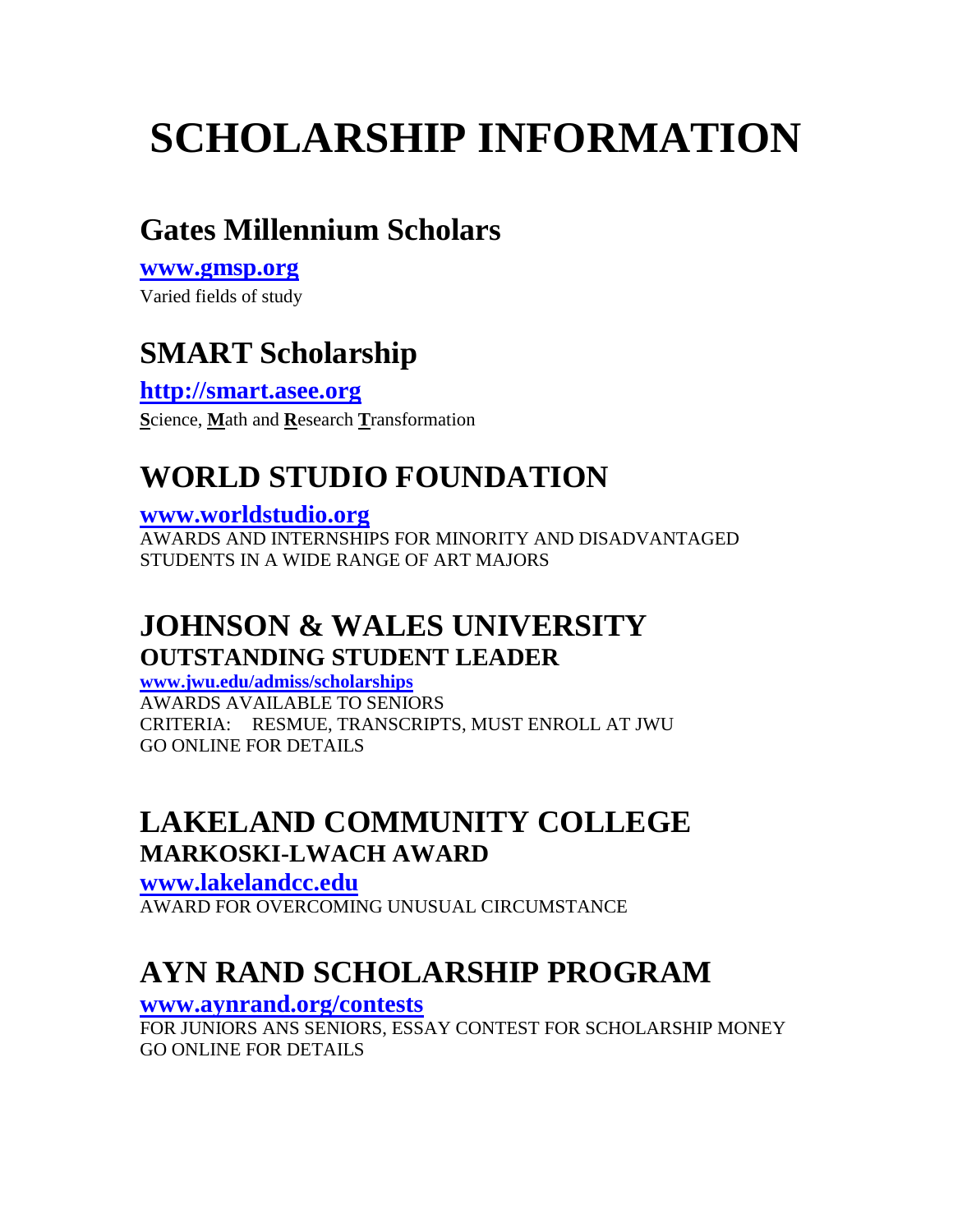# **AMERICAN CHEMICAL SOCIETY**

#### **[www.chemistry.org](http://www.chemistry.org/)**

Awards available to African American, Hispanic or American Indian seniors pursuing a career with ties to chemistry Go online for details

### **NATIONAL RESTAURANT ASSOCIATION EDUCATIONAL FOUNDATION**

#### **[www.nraef.org](http://www.nraef.org/)**

AWARDS FOR STUDENTS PURSUING A CAREER IN FOOD SERVICE

### **HORATIO ALGER ASSOCIATION NATIONAL SCHOLARSHIP PROGRAM**

#### **[www.horatioalger.org](http://www.horatioalger.org/)**

Awards available to seniors that will be attending college next fall. Must demonstrate financial need, academic achievement and community service Go online for details

### **AMERICAN CANCER SOCIETY SURVIVOR PROGRAM**

#### **[www.cancer.org](http://www.cancer.org/)**

AWARDS FOR STUDENTS WITH A HISTORY OF CANCER

### **NAVAL RESERVE OFFICER TRAINING CORPS**

#### **[www.nrotc.navy.mil](http://www.nrotc.navy.mil/)**

AWARDS AVAILABLE TO QUALIFIED STUDENTS THAT ATTEND PARTICIPATING COLLEGES

# **YES I CAN FOUNDATION**

#### **[www.cec.sped.org](http://www.cec.sped.org/)**

AWARDS FOR SENIORS WHO ARE DISABLED AND WILL BE FIRST TIME COLLEGE FRESHMAN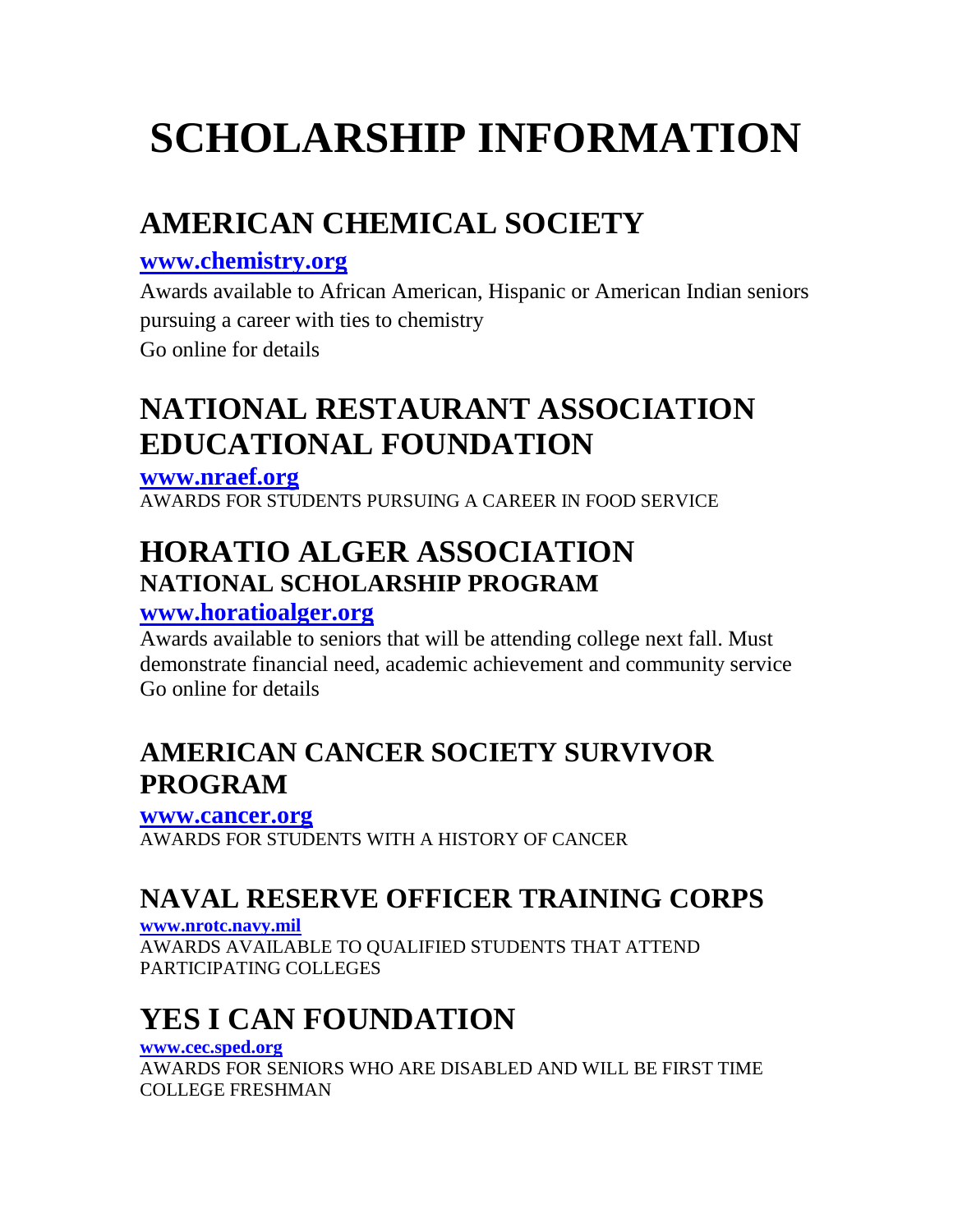### **WAL-MART SAM WALTON SCHOLARSHIP**

**[www.walmartfoundation.org](http://www.walmartfoundation.org/)** ALL INFORMATION / APPLICATION IS ON THE WEBSITE

### **Elks National Foundation Most Valuable Student Competition**

**[www.elks.org](http://www.elks.org/)**

Open to seniors planning to attend a 4 year university next fall. Go on line for details

## **NATIONAL SOCIETY OF PROFESSIONAL ENGINEERS**

**[www.nspe.org](http://www.nspe.org/)** AWARDS FOR STUDENTS PURSUING ENGINEERING CAREERS

### **OHIO ASSOCIATION OF COLLEGE REGISTRARS**

**[www.oacrao.org](http://www.oacrao.org/)** VARIED LEADERSHIP AND SERVICE AWARDS

## **DEVRY UNIVERSITY**

**[www.devry.edu](http://www.devry.edu/)** STUDENTS ENROLLING IN DEVRY MAY BE ELIGIBLE FOR MANY AWARDS LOG ON TO GAIN INFORMATION ON THE RANGE OF SCHOLARSHIPS

## **BURGER KING SCHOLARS PROGRAM**

**[www.bk.com/scholars](http://www.bk.com/scholars)**

search-scholarships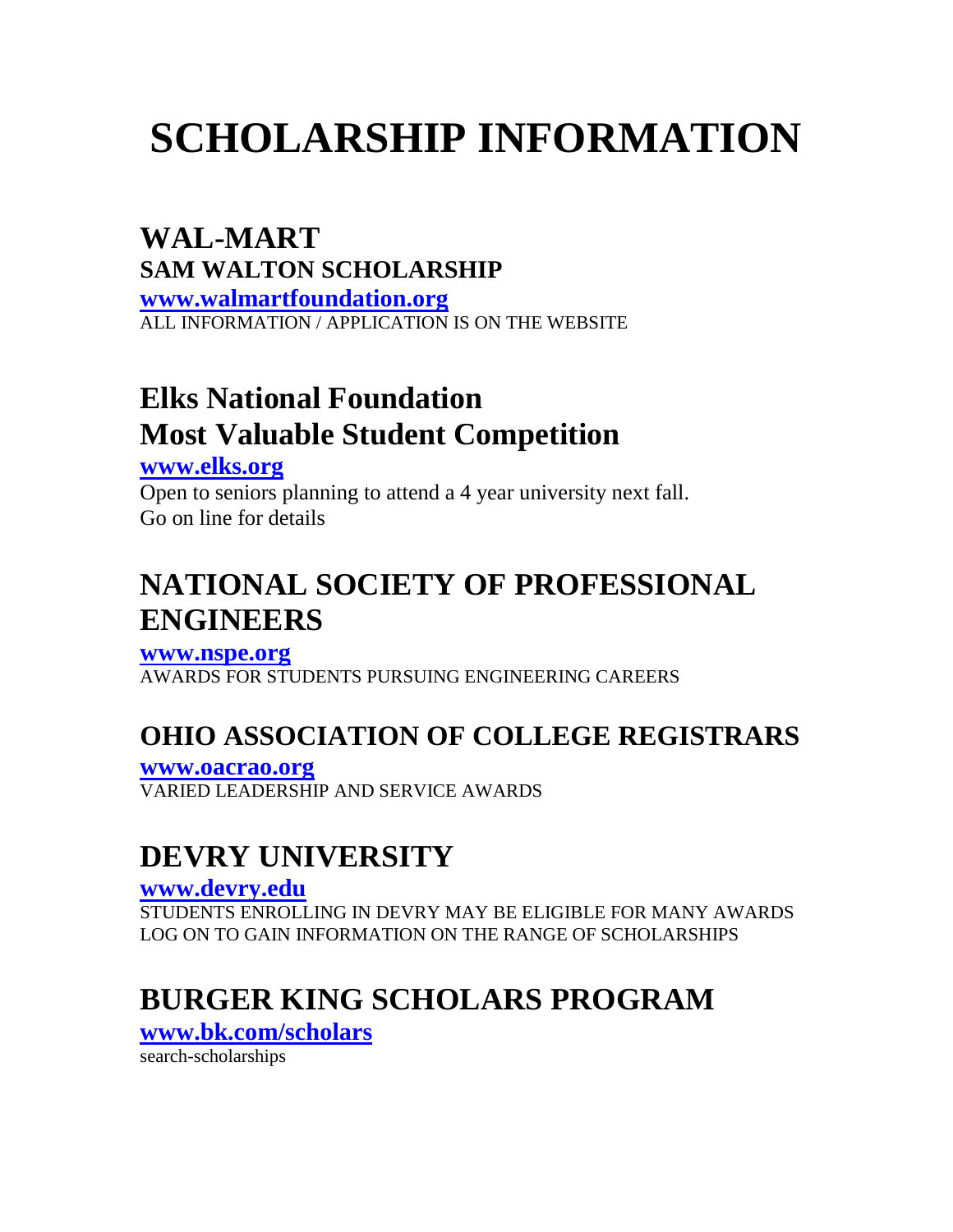## **Global lift Equipment Scholarship**

**[www.usedforklifttexas.com](http://www.usedforklifttexas.com/)**

Open to graduating seniors. Short story required, must have minimum of a 2.5 GPA

**Deadline: 10/25/13** Go online for details

## **Carrington Dental Centre Scholarship**

**<http://westkelownadentists.ca/>**

Open to seniors pursuing a career in the dental field Go online or details **Deadline: 10/30/13**

## **Coca Cola Scholarships**

### **[www.coca-colascholarsfoundation.org](http://www.coca-colascholarsfoundation.org/)**

Varied awards, go on line for details

## **NATIONAL FFA COLLEGIATE SCHOLARSHIP PROGRAM**

#### **[www.ffa.org](http://www.ffa.org/)**

STUDENTS INTERESTED IN AGRICULTURE, AGRIBUSINESS, ENGINEERING, FOOD SCIENCE AND OTHER RELATED MAJORS ARE ELIGIBLE FOR AWARDS

## **Kohl's Cares Scholarship**

#### **[www.kohlscorporation.com](http://www.kohlscorporation.com/)**

Awards for volunteerism **Deadline: March 15, 2012** Go online for details

## **American Institute of Chemical Engineers**

**[www.aiche.org](http://www.aiche.org/)** Search-scholarships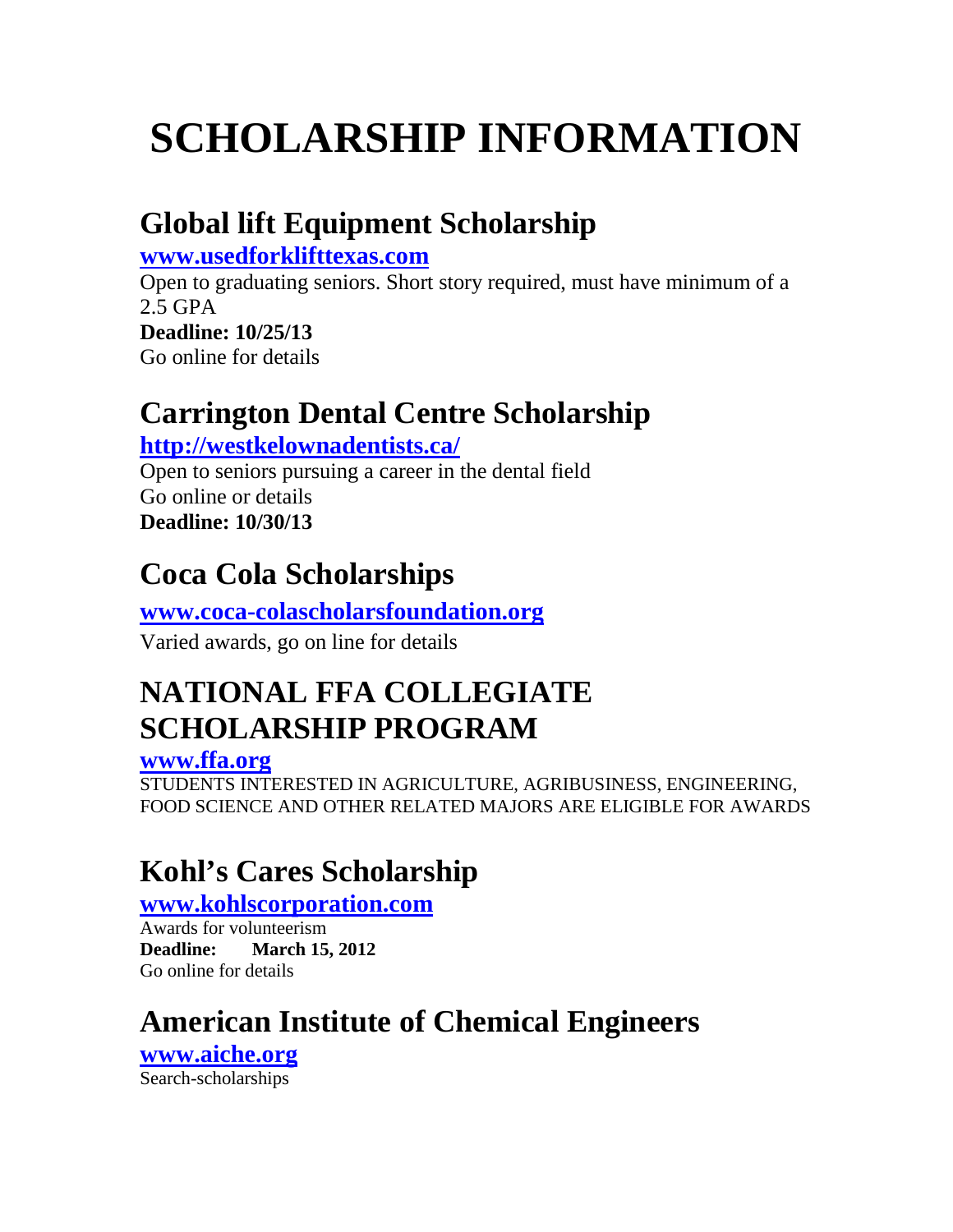## **Print & Graphics Foundation**

#### **[www.printing.org](http://www.printing.org/)** Go online for details-click on students

### **UNITED STATES SENATE YOUTH PROGRAM**

**[www.ussenateyouth.org](http://www.ussenateyouth.org/)**

Search-scholarships

### **SOCIETY OF MANUFACTURING ENGINEERS**

**[www.sme.org](http://www.sme.org/)** Go on-line for details, click on Education Foundation

### **AMERICAN DENTAL HYGIENISTS ASSOCIATION**

**[www.adha.org](http://www.adha.org/)** click on students

### **American Hotel & Lodging Foundation**

#### **[www.ahlef.org](http://www.ahlef.org/)**

Awards available for seniors pursuing a career in the hospitality filed Go online for details

### **Outdoor Writers Assoc. of America**

**[www.owaa.org](http://www.owaa.org/)** Click on programs

**Elks Lodge National Elks Scholarship www.Elks.org** Click on "our programs"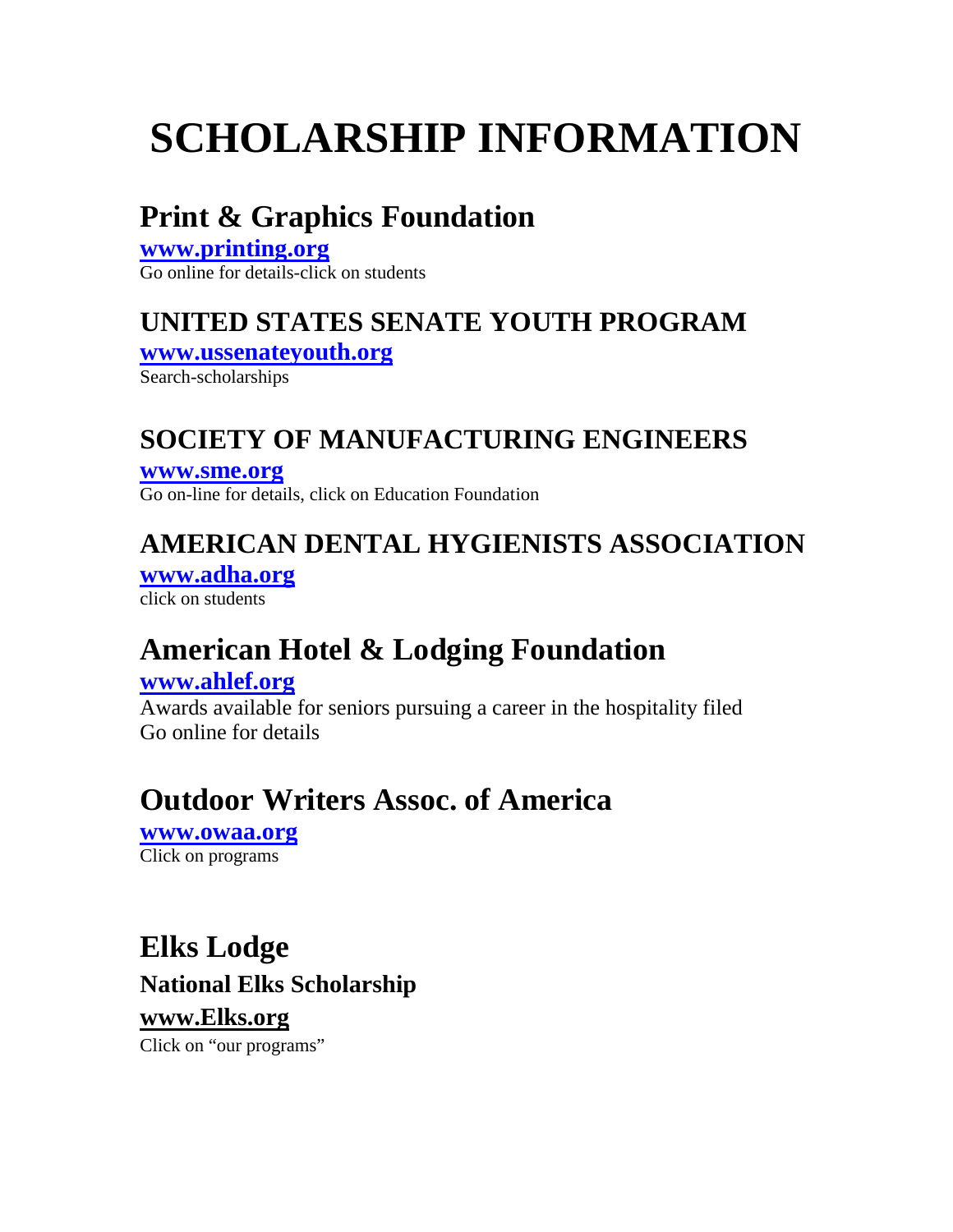## **ARMY ROTC**

**[www.goarmy.com](http://www.goarmy.com/rotc/high_school_students.jsp)** click on "benefits"

### **INTERNATIONAL FOOD SERVICE EXECUTIVES ASSOCIATION**

**[www.ifsea.com/scholarship.pdf](http://www.ifsea.com/scholarship.pdf)**

Click on "programs"

## **WASHINGTON CROSSING FOUNDATION**

**www.gwcf.org** GO ONLINE FOR MORE INFORMATION ANDAPPLICATION

### **AYN RAND INSTITUTE ESSAY SCHOLARSHIP CONTEST**

**[www.aynrandnovels.com](http://www.aynrandnovels.com/)** Click on "essay Contests"

## **SOCIETY FOR WOMEN ENGINEERS**

**[www.swe.org](http://www.swe.org/)** VARIED AWARDS FOR WOMEN PURSUING A CAREER IN ENGINEERING

# **Ohio ACTE**

**[www.ohioacte.org](http://www.ohioacte.org/)** click on "opportunities for CTE students"

### **NAACP / UNCF SCHOLARSHIPS & GRANTS**

**[www.naacp.org](http://www.naacp.org/work/education/eduscholarship.shtml)** Click on "resources"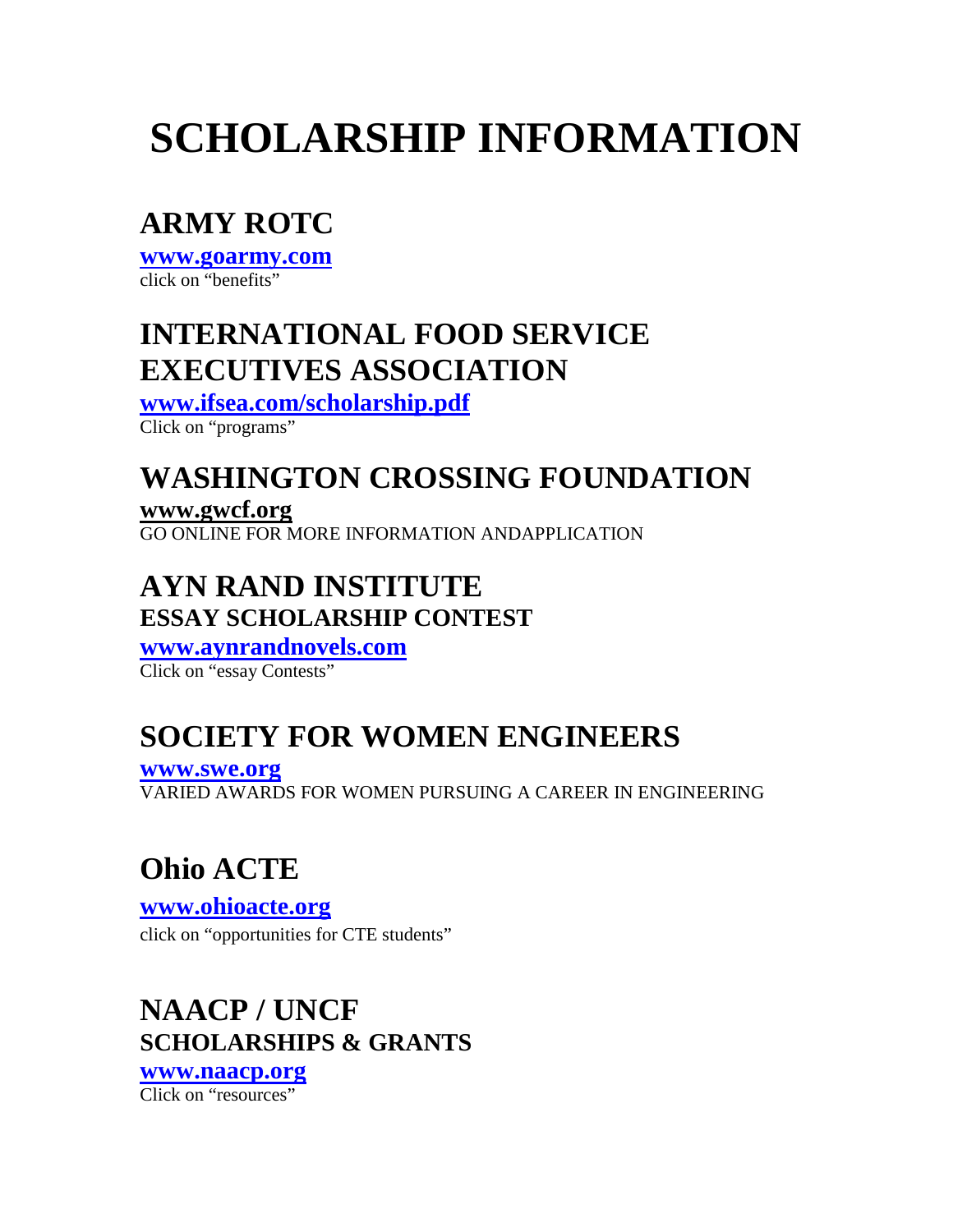### **Aircraft Electronics Association**

#### **[http://aea.net](http://aea.net/)**

Awards for students interested in Avionics and / or Air Craft Repair.

## **Hispanic Scholarship Fund**

**[www.hsf.net](http://www.hsf.net/)** Varied awards available

### **InVEST**

**[http://invest.iiaba.net](http://invest.iiaba.net/)**

Awards for students interested in Business, Insurance & Risk Management

## **Cleveland State University**

**[www.engagecsu.com](http://www.engagecsu.com/)** search "new student scholarships"

### **Entertainment Software Associates**

**[www.theesa.com](http://www.theesa.com/)** click on "ESA Foundation Awards"

### **The Ohio State University**

[www.meritawards.osu.edu](http://www.meritawards.osu.edu/) Information on OSU scholarships

### **JUNIOR ACHIEVEMENT ESSAY CONTEST**

#### **[www.ja.org](http://www.ja.org/ethics/ethics_essay_rules.shtml)**

Click on "programs"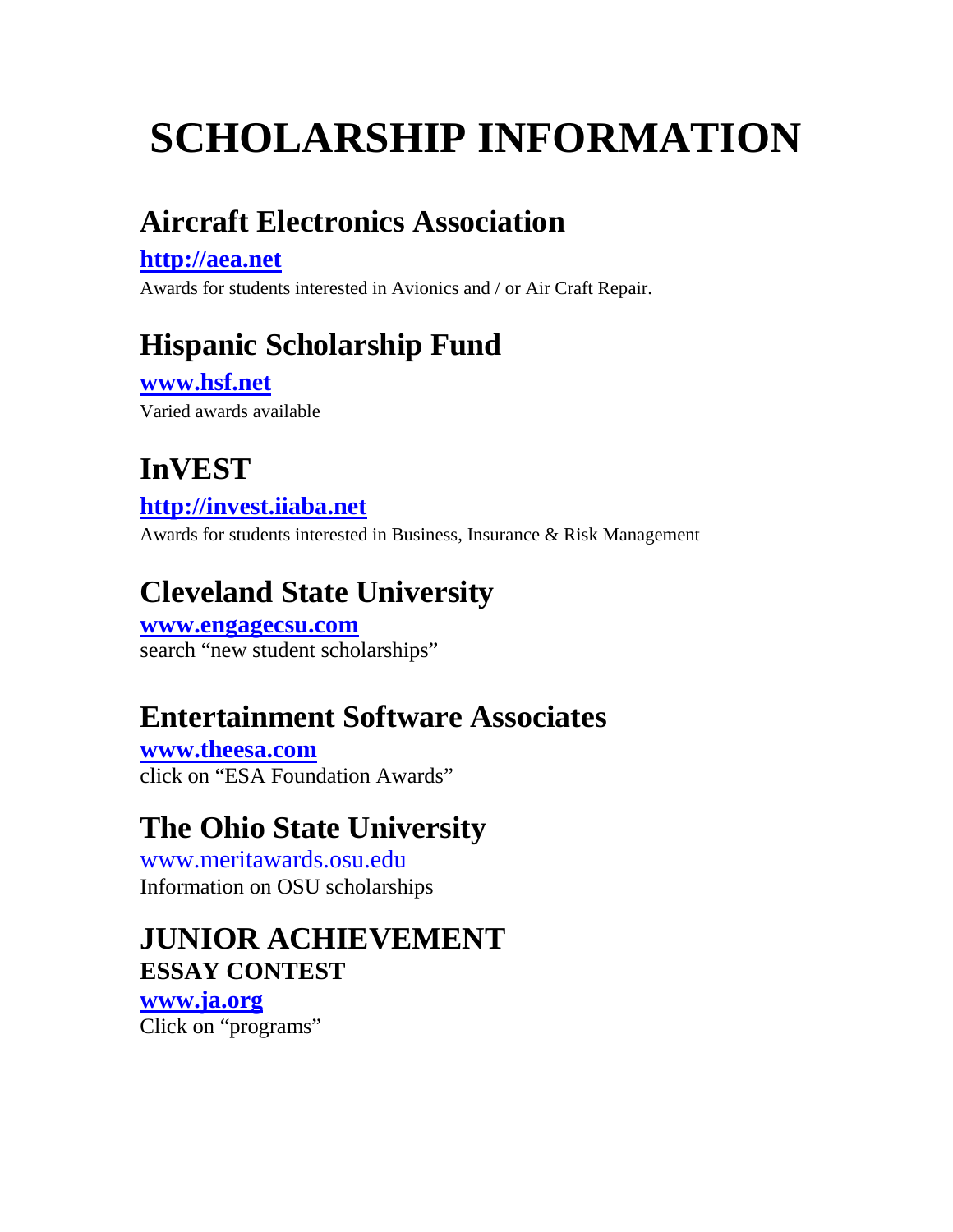### **Tri-C Medical Assisting Scholarships**

**[healthcareers@tri-c.edu](mailto:healthcareers@tri-c.edu)**

Awards available to new and current Medical Assisting students. Go on-line for details

## **PITTSBURGH TECHNICAL INSTITUTE**

#### **[www.pti.edu](http://www.pti.edu/)**

VARIED SCHOLARSHIPS AVAILABLE TO STUDENTS PLANNING TO ATTEND PTI. AWARDS AVAILABLE TO STUDENTS INVOVLED IN **FBLA, DECA, TSA, SKILLS USA, AND HOSA.** GO ON LINE FOR INFORMATION

## **BEST BUY CHILDRENS FOUNDATION**

**[www.bestbuy.com](http://www.bestbuy.com/scholarships)** Search-"scholarships"

## **COMMON KNOWLEDGE SCHOLARSHIP FOUNDATION**

#### **[www.cksf.org](http://www.cksf.org/)**

AWARDS ARE EARNED THROUGH INTERNET QUIZ COMPETITIONS. CHALLENGES ARE AVAILABLE THROUGHOUT THE YEAR. LOG ON FOR INFORMATION

### **UNIVERSITY OF CINCINNATI DARWIN T. TURNER SCHOLARS PROGAM**

#### **[www.uc.edu](http://www.uc.edu/)**

Click on admission, then scholarships & aid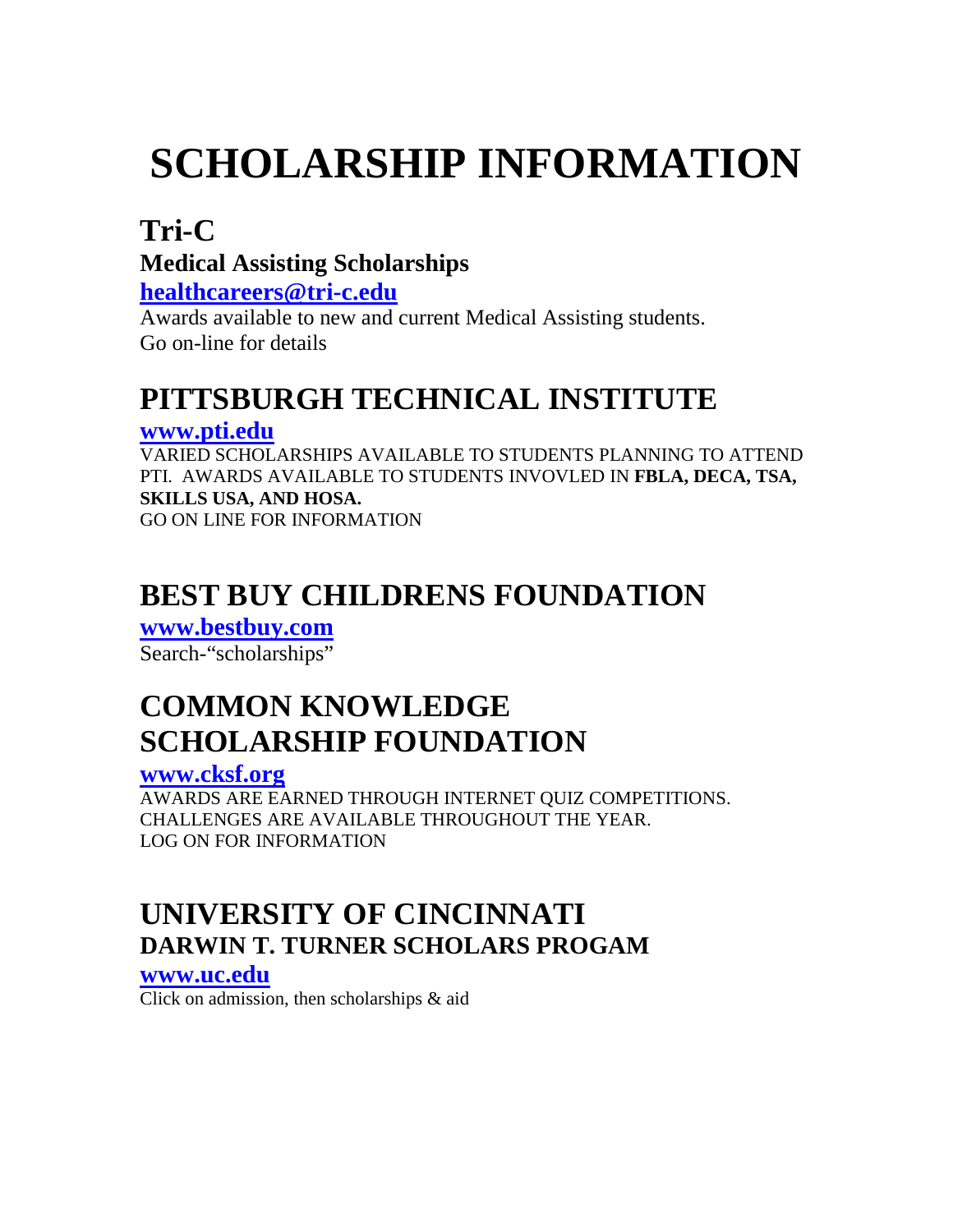### **MINORITY TRANSPORTATION OFFICIALS PBS&J SCHOALRSHIP**

**[www.comto.org](http://www.comto.org/schoalrship/htm)** Click on "COMTO SCHOLARS"

### **CONSTRUCT MY FUTURE SCHOALRSHIP**

#### **[www.constructmyfuture.com](http://www.constructmyfuture.com/)**

AWARDS AVAILABLE TO SENIORS PURSING A CAREER IN CONSTRUCTION. MUST HAVE TRANSCRIPTS, CONSTRUCTION RELATED COURSE WORK AND AN ESSAY. GO ONLINE FOR DETAILS

### **HISPANIC SCHOLARSHIP FUND**

#### **[www.hsf.net/Scholarships.aspx](http://www.hsf.net/Scholarships.aspx)**

A VARIETY OF AWARDS ARE AVAILABLE TO HIGH SCHOOL SENIORS GO ONLINE FOR DETAILS

### **WELLS FARGO COLLEGE STEPS SCHOALRSHIP SWEEPSTAKES**

**[www.wellsfargo.com](http://www.wellsfargo.com/student/planning/scholarships)**

Search Scholarships on their site fort more information

## **ALICE L. HALTON EDUCATIONAL FUND**

#### **[www.alhef.org](http://www.alhef.org/)**

AWARDS FOR SENIORS INTERESTED IN CAREERS IN INFORMATION AND RECORDS MANAGEMENT. GO ON LINE FOR INFORMATON

## **AMERICAN MEDICAL TECHNOLOGISTS**

#### **[www.amt1.com](http://www.amt1.com/)**

AWARDS FOR SENIORS INTERESTED IN CAREERS AS A MEDICAL ASSISTANT, MEDICAL ADMINISTRATION, MEDICAL LAB TECHNICIAN, PHLEBOTOMY TECHNICIAN AND DENTAL ASSISITING. Search "Scholarships"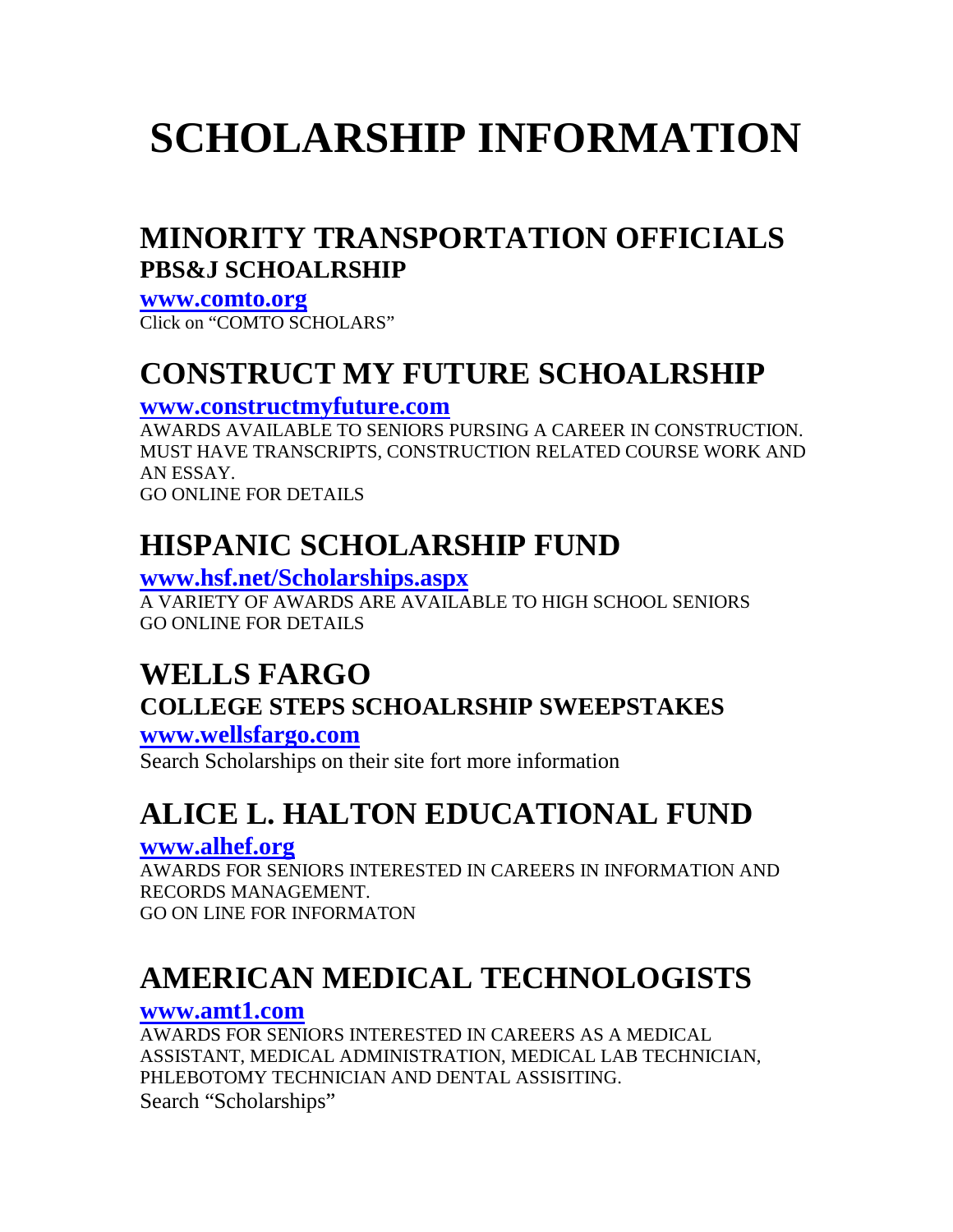### **AXA Foundation**

**Achievement Community Scholarship [www.axa-achievement.com](http://www.axa-achievement.com/)**

**The Dupont Challenge Science Scholarship [www.thechallenge.dupont.com](http://www.thechallenge.dupont.com/)**

Essay contest open to **ALL** high school students.

## **Proton OnSite Engineering / Science scholarship**

**[www.protononsitescholarship.com](http://www.protononsitescholarship.com/)**

Awards for seniors with at least a 3.6 GPA pursuing careers in engineering and science fields.

### **Ohio Assoc. for College Admission Counselors Charles Warren Scholarship**

**[www.oacaac.org](http://www.oacaac.org/)**

Award for seniors that will attend an Ohio college next fall.

## **Society of Manufacturing Engineers Education Foundation**

#### **[www.smef.org/Scholarship](http://www.smef.org/Scholarship)**

Awards for student's interested manufacturing engineering or a field closely related.

## **United States Institute of Peace**

#### **[www.usip.org](http://www.usip.org/)**

General awards open to all students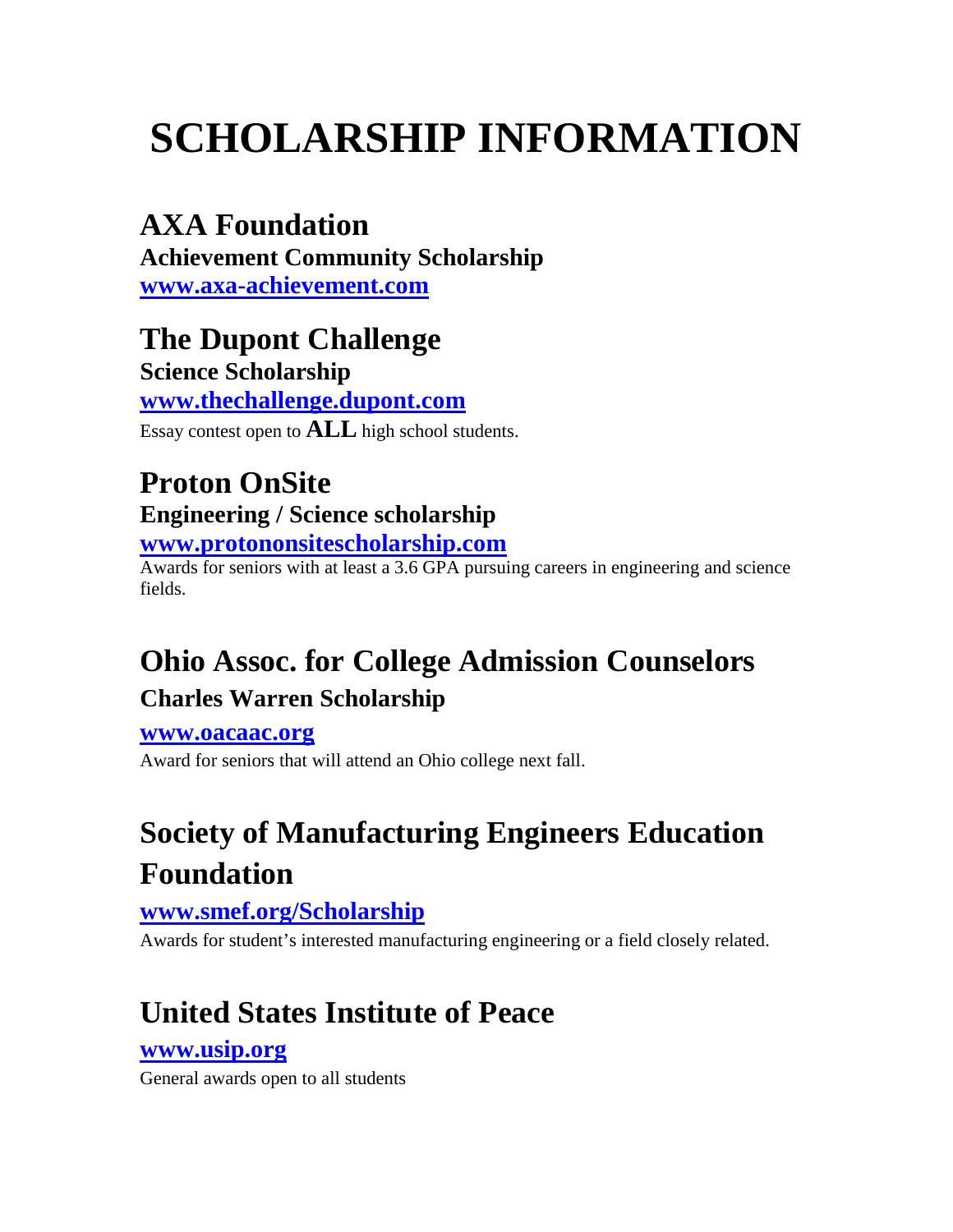### **Marist College**

#### **Computer Science Scholarships**

#### **[www.marist.edu](http://www.marist.edu/)**

Marist is located in New York state and an hour north of NYC on the Hudson River. Marist is an excellent academic college with an exceptional setting on Hudson. Go on-line for details

### **ALEXANDER GRAHAM BELL ASSOCIATION**

#### **[www.agbell.org](http://www.agbell.org/)**

DISABILITY=HEARING Search "Scholarships"

### **AMERICAN COUNCIL OF THE BLIND**

**[www.acb.org](http://www.acb.org/resources/finaid-scholarships.html)** DISABILITY=VISION

### **ASSOCIATION OF BLIND CITIZENS**

**[www.blindcitizens.org](http://www.blindcitizens.org/)**

DISABILITY=VISION

### **CYSTIC FIBROSIS FOUNDATION**

#### **[www.cfschoalrship.org](http://www.cfschoalrship.org/)**

DISABILITY=CYSTIC FIBROSIS CRITERIA: DIAGNOSED WITH CYCTIC FIBROSIS, SHOW FINANCIAL NEED, ACADEMIC ACHIEVEMENT, LEADERSHIP QUALITIES

### **NATIONAL FEDERATION OF THE BLIND**

#### **[www.nfb.org](http://www.nfb.org/)**

DISABILITY=VISION Search "Scholarships"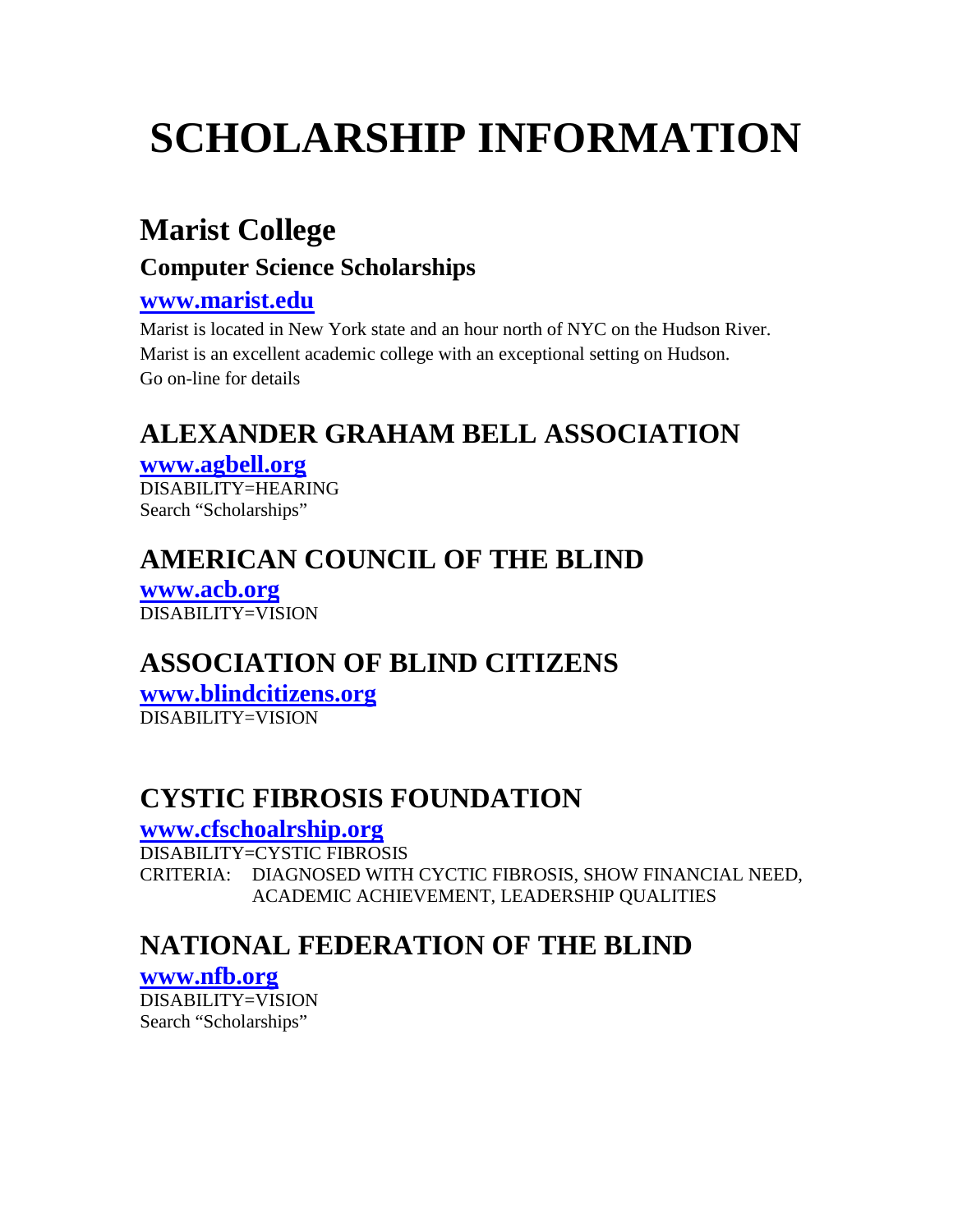### **CLEVELAND SCHOLARSHIPS PROGRAM ADULT ACCESS SCHOLARSHIP**

**[www.collegenowcg.org](http://www.collegenowcg.org/)**

AWARDS FOR HIGH SCHOOL STUDENTS AND ADULTS PURSUING THEIR FIRST BACHELOR'S OR ASSOCIATE'S DEGREE. GO ONLINE FOR INFORAMTION

### **OHIO PTA MEMORIAL SCHOALRSHIP**

**[www.ohiopta.org](http://www.ohiopta.org/)**

Click on "programs", application will be available in January

### **NANCY FIKE SCHOLARSHIP NORDONIA SENIORS**

**CRITERIA:** GRADUATING SENIOR OF NORDONIA HIGH SCHOOL GRADUATING SENIOR OF CVCC ACCEPTED TO A 2 / 4 YEAR COLLEGE SEE YOUR NHS GUIDANCE COUNSELOR

### **THROUGH THE LOOKING GLASS SCHOLARSHIPS FOR STUDENTS WITH PARENTS W/DISABILITIES**

**[www.lookingglass.org](http://www.lookingglass.org/)**

Click on "services" for information. Application will be available in January

### **NATIONAL RESTAURANT ASSOCIATION EDUCATIONAL FOUNDATION**

**[www.nraef.org/scholarships/highschool](http://www.nraef.org/scholarships/highschool)**

AWARDS ARE OPEN TO HIGH SCHOOL GRADUATES PLANNING ON MAJORING IN AN AREA OF RESTAURANT / FOOD SERVICE INDUSTRY Click on "students" for scholarship information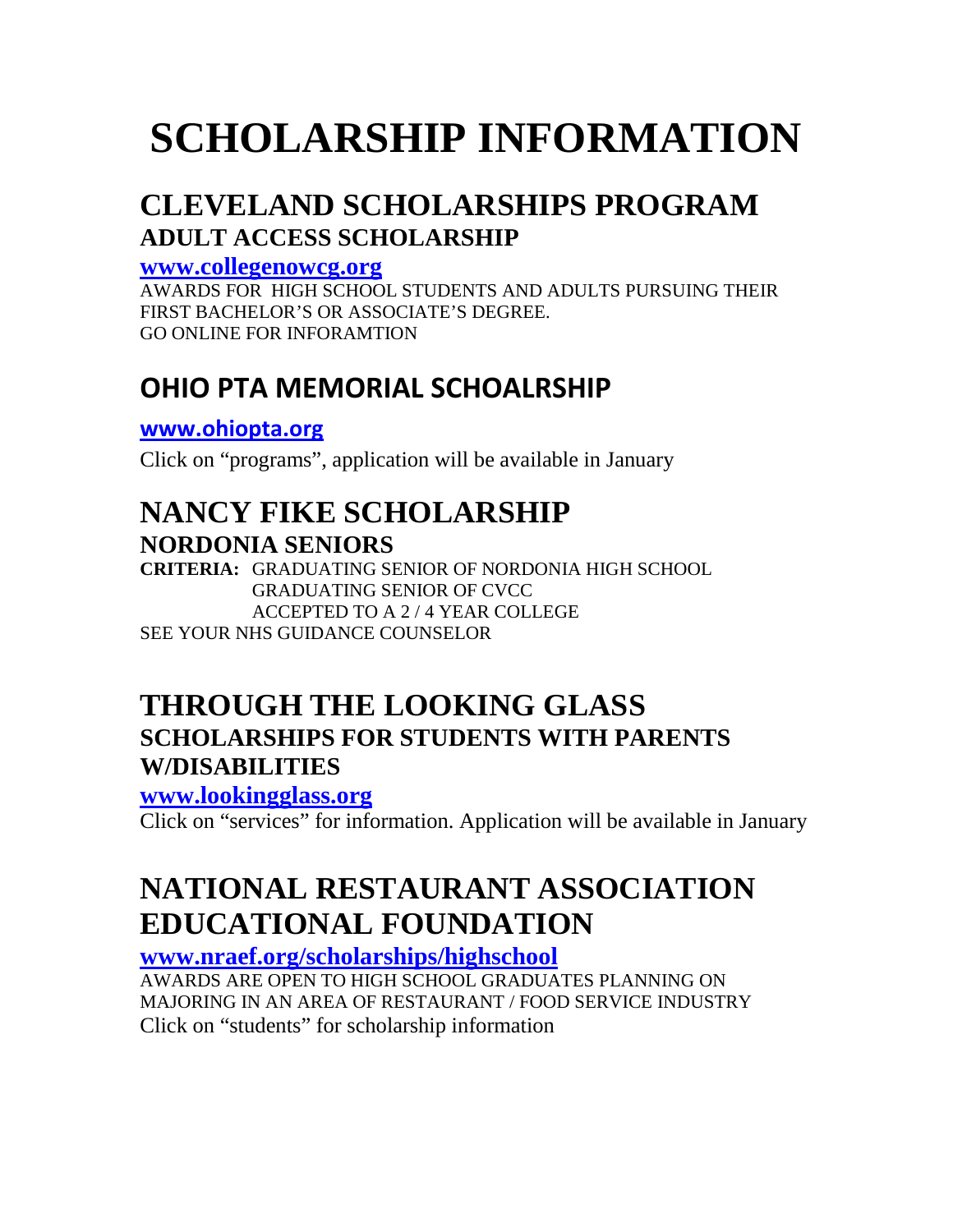## **AMERICA'S JUNIOR MISS CONTEST**

#### **[www.ajm.org](http://www.ajm.org/)**

OPEN TO HIGH SCHOOL FEMALES THAT PLAN ON ATTEDNING COLLEGE UPON GRADUATION GO ONLINE TO GET INFORMATION

### **MISS OHIO TEEN SCHOLARSHIP COMPETITION**

#### **[www.missohioteenusa.com](http://www.missohioteenusa.com/)**

ENTRANTS MUST BE SINGEL AND NEVER BEEN MARRIED, UNITED STATES CITIZEN, AT LEAST A 6 MONTH RESIDENT OF OHIO AND OF THE AGE OF 14 TO 19.

GO ONLINE FOR DETAILS

### **ASSOCIATION ON AMERICAN INDIAN AFFAIRS**

[www.indian-affairs.org](http://www.indian-affairs.org/) Click on "scholarships" for information and applications

## **PAPERCHECK.COM SCHOLARSHIP**

[www.papercheck.com](http://www.papercheck.com/) Essay contest. Click on "scholarships" for more information

### **Advancing Hispanic Math & Sciences**

#### **[www.ahetems.org](http://www.ahetems.org/scholarships)**

Awards open to Latino seniors interested in pursuing careers in Math. Click on "scholarships" for more information.

### **Imagine America Scholarships**

#### **[www.imagine-america.org](http://www.imagine-america.org/)**

Awards for seniors that will attend a specialized technical college program. College include, Ohio Technical College, Brown Mackie, Remington, Bryant & Stratton. A full list of eligible schools is on the website. Go online for details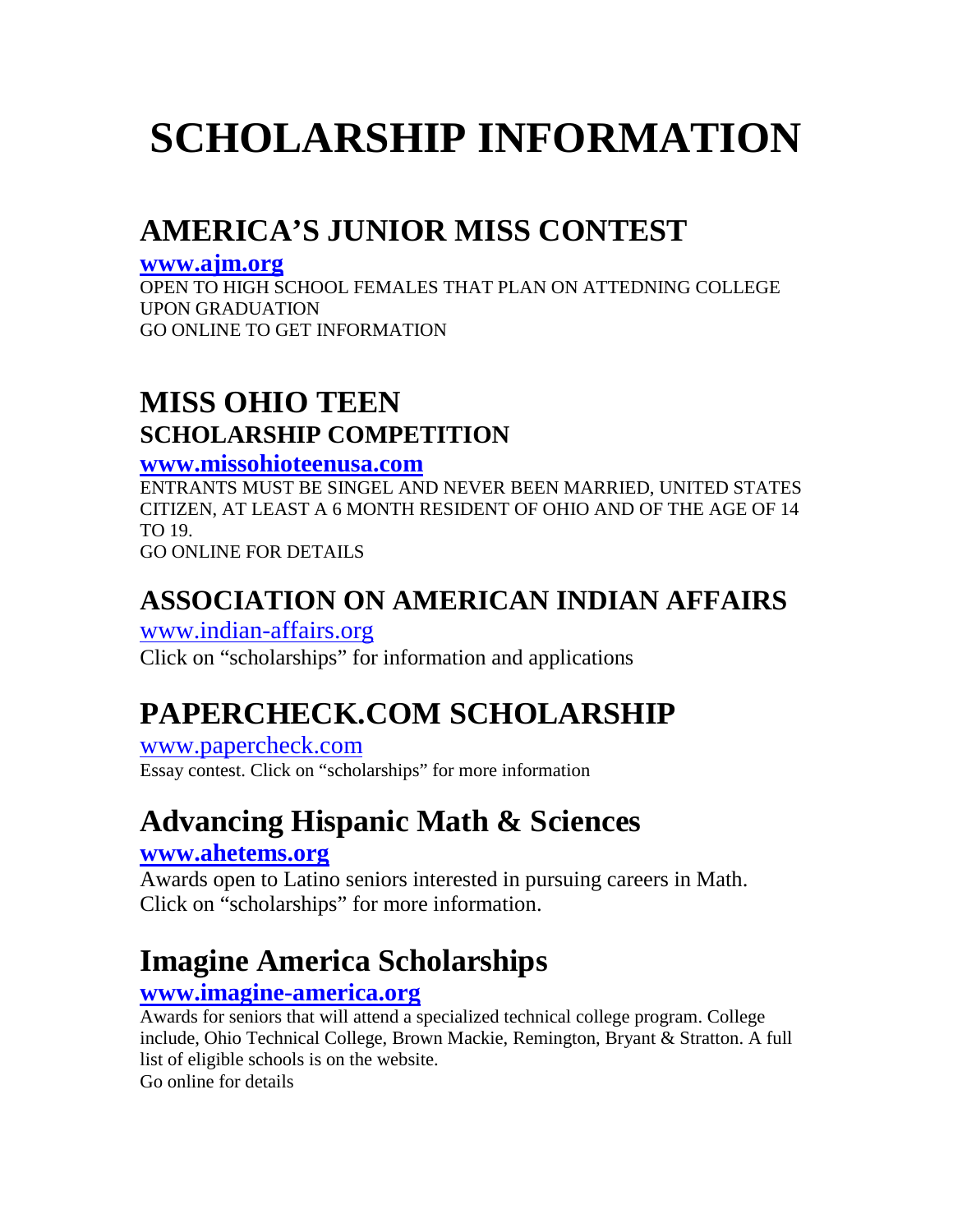### **Scholastic.com**

**PSA Contest for safe driving.**

**[www.scholastic.com/drive2life](http://www.scholastic.com/drive2life)**

\$1,000 award as well as runner up awards for a student created PSA. Go on line for details **Deadline: 2/12/14**

### **ALEXANDER GRAHAM BELL ASSOCIATION FOR THE DEAF & HARD OF HEARING**

**[www.agbell.org](http://www.agbell.org/)** Click on "Programs" then click on "Financial Aid"

# **ASSOCIATION OF BLIND CITIZENS**

**[www.blindcitizens.org](http://www.blindcitizens.org/)**

Awards for vision impaired students. Click on "Scholarships"

## **CYSTIC FIBROSIS SCHOLARSHIP FOUNDATION**

**[www.cfscholarship.org](http://www.cfscholarship.org/)**

## **NATIONAL CENTER FOR LEARNING DISABILITIES**

#### **[www.ncld.org](http://www.ncld.org/)**

Varied awards for students with learning disabilities. Scholarship button is on front page at lower right

# **NATIONAL FEDERATION OF THE BLIND**

#### **[www.nfb.org/scholarships](http://www.nfb.org/scholarships)**

Must be certified as legally blind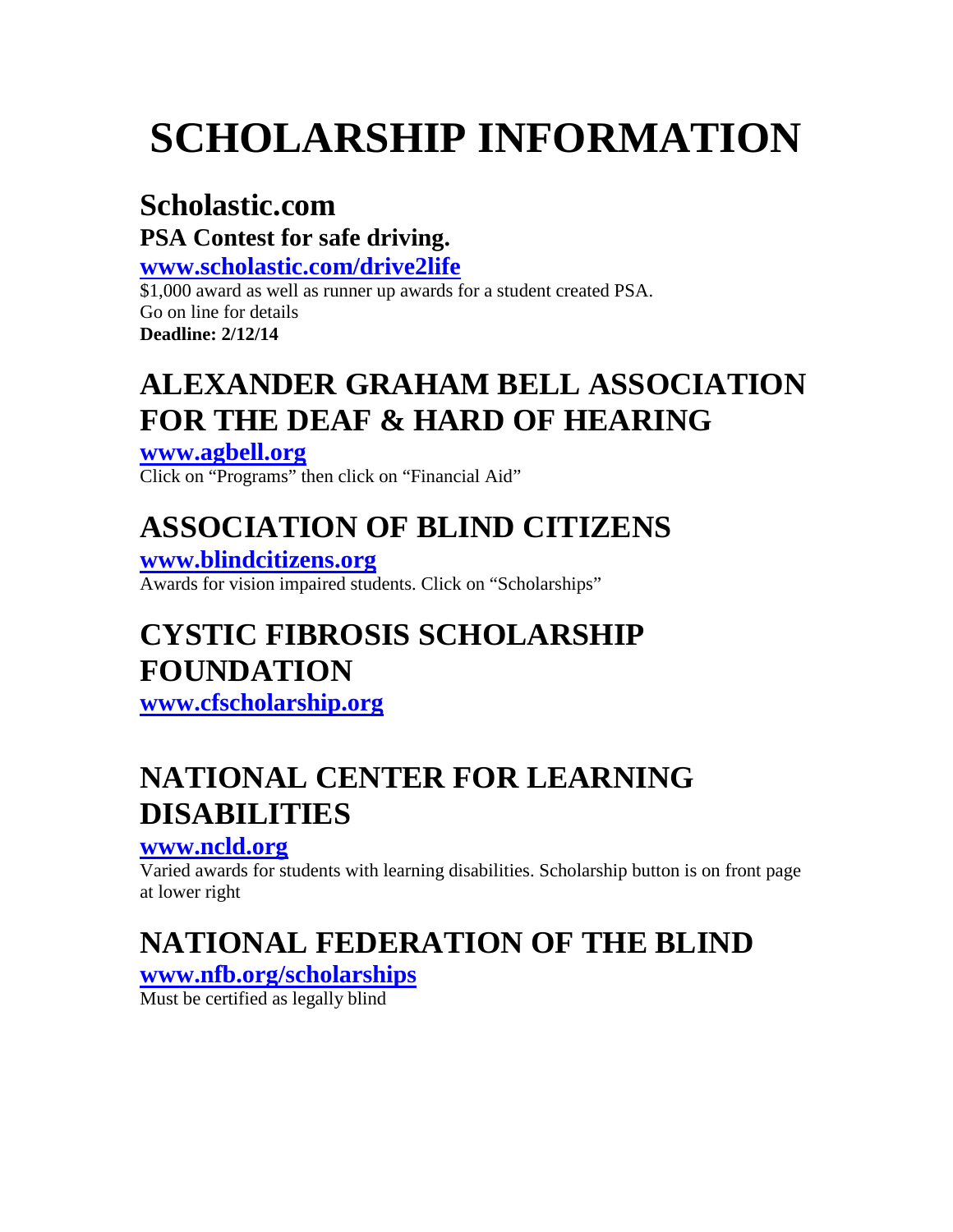## **OHIO ASSOCIATION OF CAREER COLLEGES AND SCHOOLS**

#### **[www.ohiocareercolleges.org](http://www.ohiocareercolleges.org/)**

Awards for graduating seniors that will attend an Ohio Career College. Listing of all participating colleges will be found on the website.

## **BUICK ACHIEVERS SCHOLARSHIPS**

#### **[www.buickachievers.com](http://www.buickachievers.com/)**

Awards for students with academic achievement, extracurricular activities and volunteerism.

### **SKILLSUSA ALUMNI & FRIENDS SCHOLARSHIP**

#### **[www.skillsusa.org/supporters/alumnischolar.shtml](http://www.skillsusa.org/supporters/alumnischolar.shtml)**

Awards for students with leadership, commitment to service and advocating for career and technical education.

## **SHARON MELTON MYERS MEMORIAL SCHOLARSHIP**

#### **Skillsusa.wufoo.com/forms/Sharon-melton-myers-memorialscholarship**

Awards for graduating skillsusa members to continue their education in their technical field.

### **OHIO NEWSPAPERS FOUNDATION MINORITY JOURNALISM SCHOLARSHIP**

#### **[www.ohionews.org](http://www.ohionews.org/)**

2.5 minimum GPA, applicants must be of African American, Hispanic, Asian American or American Indian decent.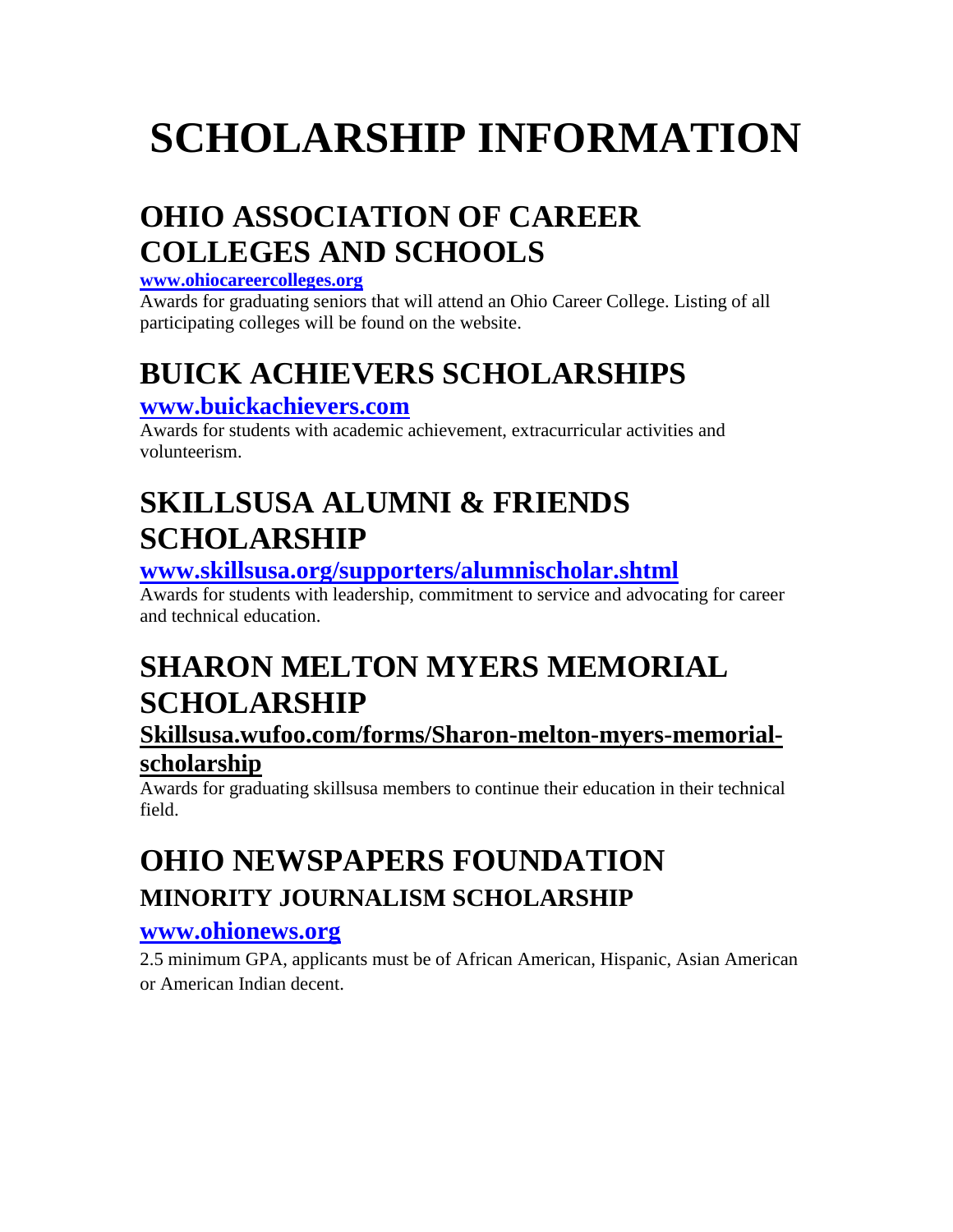### **American Academy of Chefs**

#### **[www.acfchefs.org](http://www.acfchefs.org/)**

Awards for graduating seniors pursuing a career in culinary or pastry arts. Criteria: 2.5 GPA or better, essay, extracurricular activities, letters of Reference

Go online for application & details

### **Vegetarian Resource Group**

#### **[www.vrg.org/student/scholar.htm](http://www.vrg.org/student/scholar.htm)**

Awards open to graduating seniors who promote vegetarianism. Go online form application & details

### **National Dairy Shrine**

#### **[www.dairyshrine.org](http://www.dairyshrine.org/)**

Awards for graduating seniors pursuing careers in agricultural communications / economics / education / science / food & nutrition. Go online for application & details

### **Phi Delta Kappa Foundation**

#### **[www.pdkintl.org/awards/prospective.htm](http://www.pdkintl.org/awards/prospective.htm)**

Awards for prospective educators Go online for details

### **American Medical Technologists**

#### **[www.americanmedtech.org](http://www.americanmedtech.org/)**

Awards open for student pursuing a career in medical assisting, medical administration, phlebotomist, dental assistant.

Go on line for details /application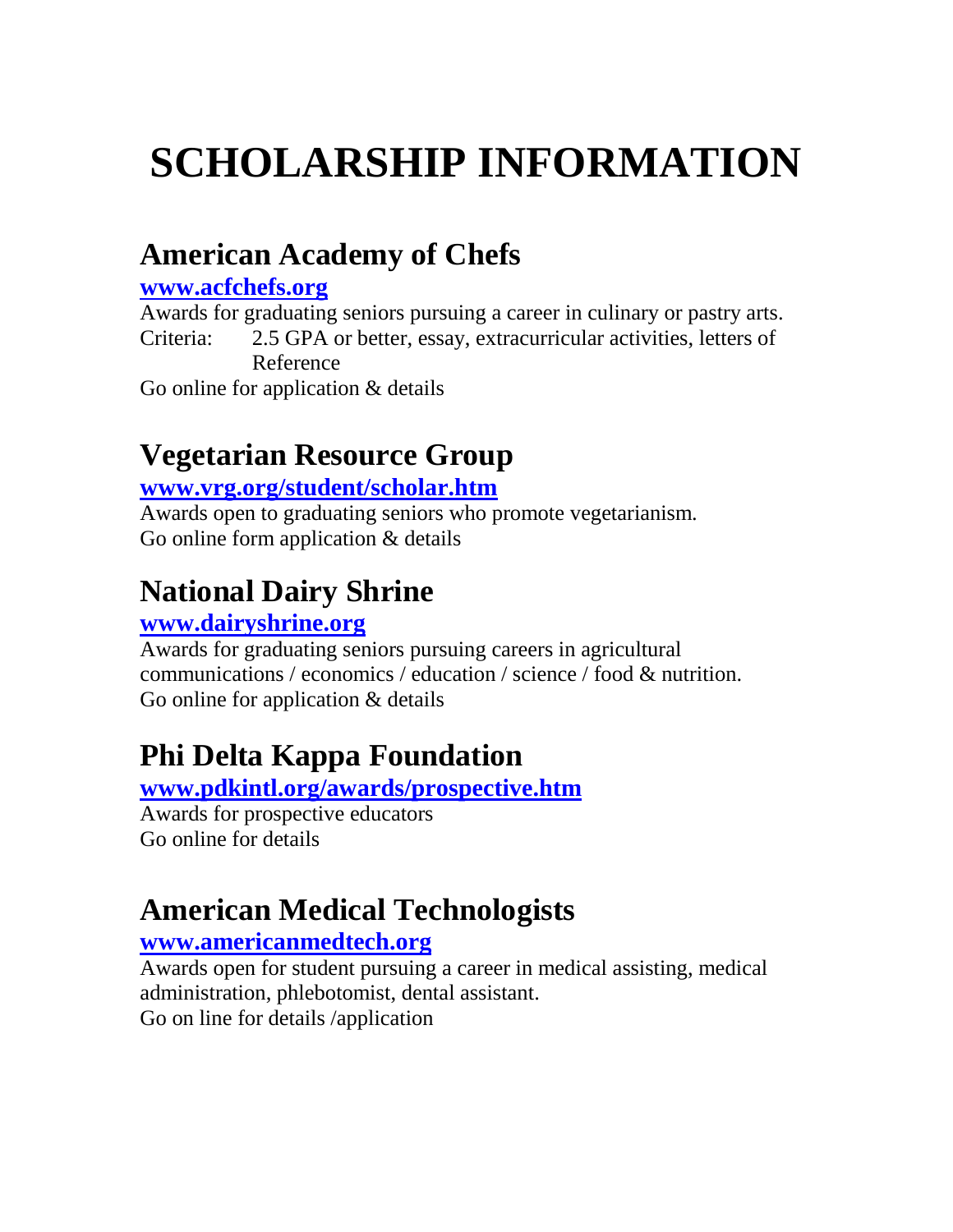## **Lake Erie Marine Trades**

### **Educational Foundation Scholarships**

Awards for any graduating senior pursuing a career in any facet of the marine business.

#### **Deadline: 4/15/14**

See Mr. Marcinko for an application

### **The Ohio State University Alumni Scholars Program**

#### **[www.apply.osu.edu](http://www.apply.osu.edu/)**

Criteria; Must be accepted at OSU / extracurricular & community service / Resident of Cuyahoga County **Deadline: 1/13/14**

## **Wire Reinforcement Institute**

### **Engineering Scholarship**

### **[www.wirereinforcementinstitute.org](http://www.wirereinforcementinstitute.org/)**

Awards open to seniors pursuing careers in Civil &/or Structural Engineering.

# **Worldstudio AIGA Scholarships**

### **[http://scholarships.worldstudioinc.com](http://scholarships.worldstudioinc.com/)**

Awards for seniors pursuing careers in fine arts, graphic design, illustration, interaction design/motion graphics, or photography. **Go on line for details and application**

# **University of Findlay**

### **Austin E. Knowlton Foundation**

### **[www.findlay.edu](http://www.findlay.edu/)**

\$3,000 renewable scholarship for a student major in Mathematics.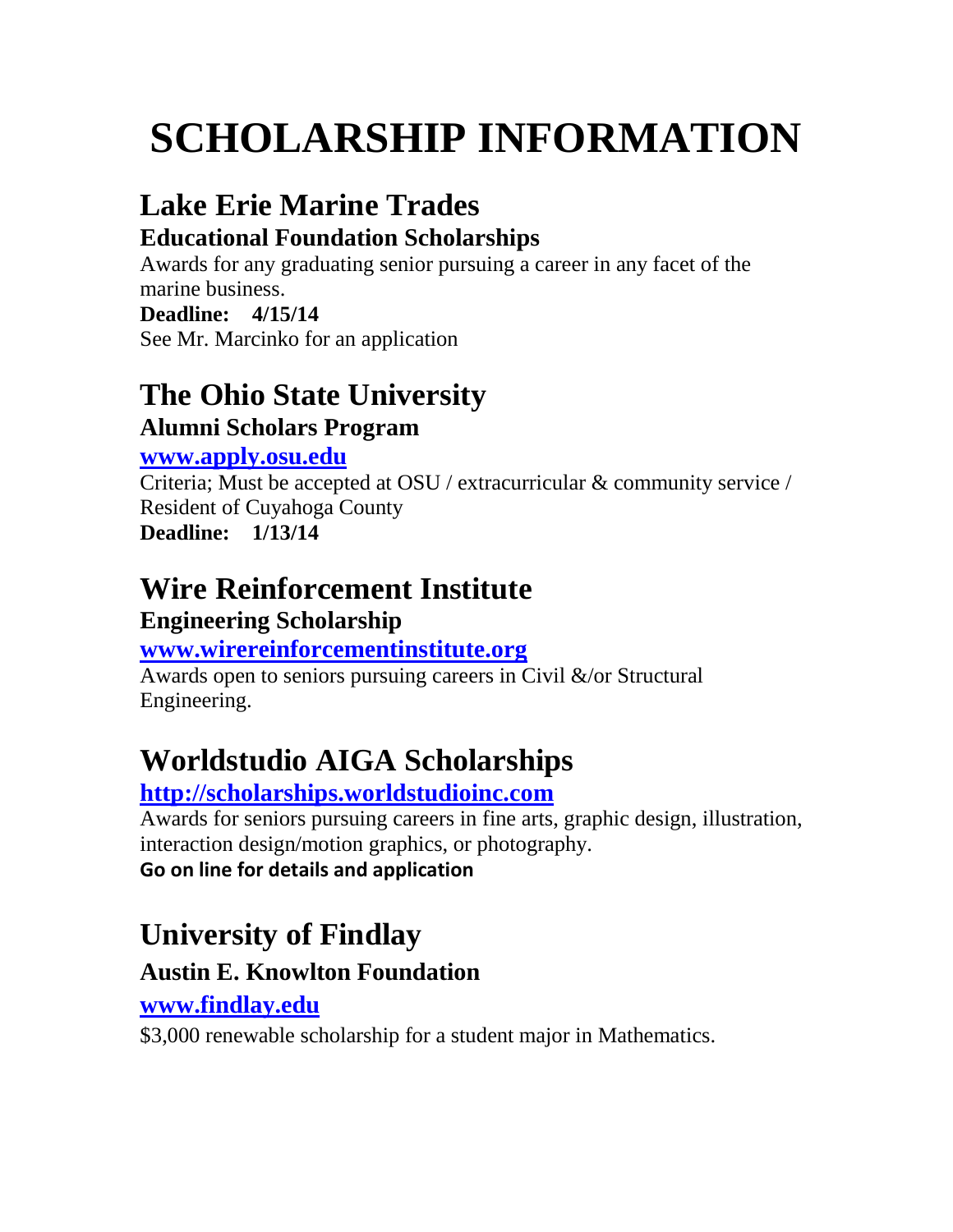### **Ohio School Boards Association**

#### **Leo Lucas Black Caucus Stipend**

**[www.ohioschoolboards.org](http://www.ohioschoolboards.org/)**

Award for minority students that will attend an Ohio College

# **Council of Great City Schools**

#### **Exxon / Mobile scholarship and more**

#### **[www.cgcs.org](http://www.cgcs.org/)**

Awards for minority students. Click on "about the council" then "scholarships".

### **XEROX TECHNICAL MINORITY SCHOLARSHIP**

#### **[www.xerox.com/jobs/minority-scholarships](http://www.xerox.com/jobs/minority-scholarships)**

AVAILABLE FOR STUDENTS STUDYING IN THE AREAS OF SCIENCE, ENGINEERING, COMPUTERS, INFORMATION MANAGEMENT.

# **General Motors-Buick**

### **Buick Achievers Scholarship**

#### **[www.buickachievers.com](http://www.buickachievers.com/)**

100 awards for students that will pursue a career in the automotive industry or related industry

Go on-line for details and application

### **GEN & KELLY TANABE SCHOLARSHIP**

#### [www.genkellyscholarship.com](http://www.genkellyscholarship.com/)

OPEN TO HIGH SCHOOL SENIORS GO ONLINE FOR DETAILS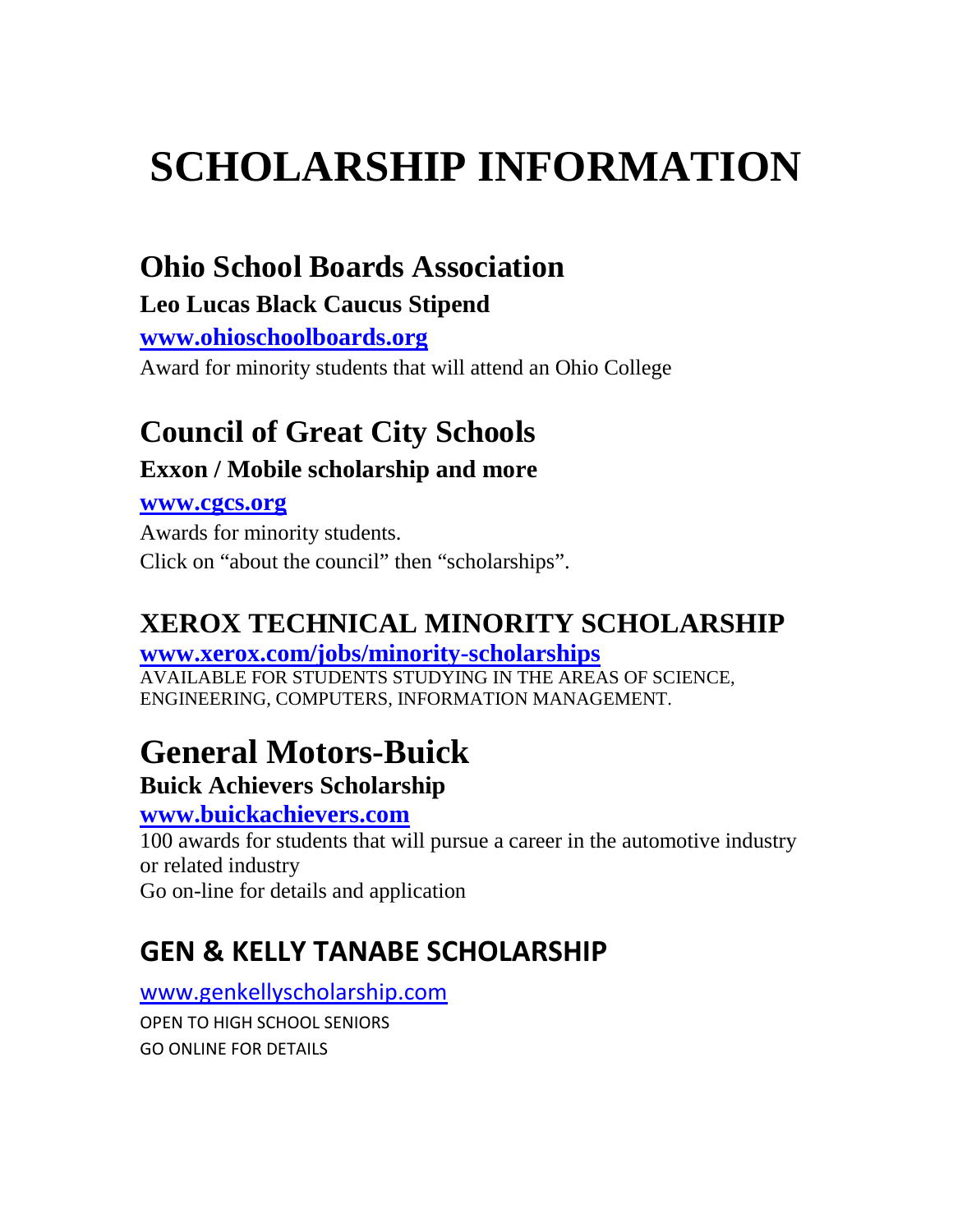# **Lakeland Community College**

[www.lakeland.cc.oh.us](http://www.lakeland.cc.oh.us/)

Listing of awards for any student interested in the Lakeland Campus

# **College Now Greater Cleveland**

#### **[www.collegenowgc.org](http://www.collegenowgc.org/)**

Formerly Cleveland Scholarships Program, offers awards for high school and adult students Go on line for details

## **Society of Women Engineers**

**[http://societyofwomenengineers.swe.org](http://societyofwomenengineers.swe.org/)**

Open to female students pursuing a career in Computer Science and/or the Engineering fields. Criteria: 3.5 minimum GPA Go on line for details

# **Miss Ohio & Miss Ohio Teen**

#### **[www.missohiousa.com](http://www.missohiousa.com/)**

Scholarships available to contestants Go online for details

# **American Fire Sprinkler Association**

#### **[www.afsascholarship.org](http://www.afsascholarship.org/)**

Awards open to any graduating senior and can be used for any field of study. Go online for details and application

# **Automotive Hall of Fame**

#### **[www.automotivehalloffame.org](http://www.automotivehalloffame.org/)**

Awards for seniors pursuing careers in automotives, automotive engineering, automotive marketing, trucking. Click on "Education"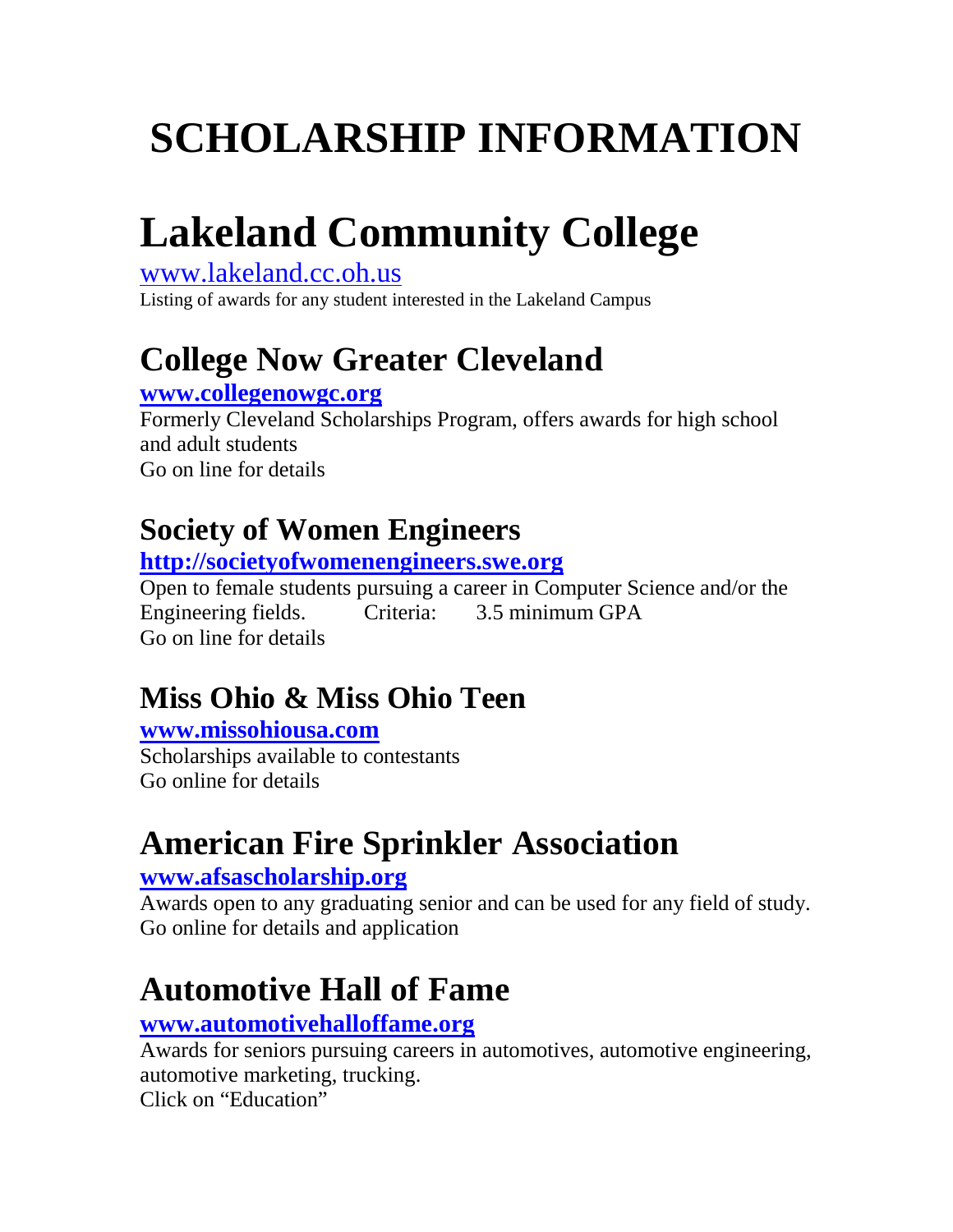### **AYES**

**[www.ayes.org](http://www.ayes.org/)**

**John E. Smith Jr. Scholarship** Awards for automotive and diesel tech students. **Deadline: 12/1/13**

### **Burger King**

**Mclamore Foundatioin [www.bkmclamorefoundation.org](http://www.bkmclamorefoundation.org/)**

### **WACE**

**[www.waceinc.org](http://www.waceinc.org/)** Open scholarship, no specific academic area **Deadline: 2-14-14**

### **210 Footwear Foundation**

#### **[www.teoten.org](http://www.teoten.org/)**

Open scholarship as far asa academic area. However, applicants must have 2 or more years working in the footwear industry.

**Deadline 3-3-14**

### **GE-Reagan Foundation**

**[www.reaganfoundation.org](http://www.reaganfoundation.org/)**

Open scholarship with minimum 3.0 GPA Deadline: 1-9-14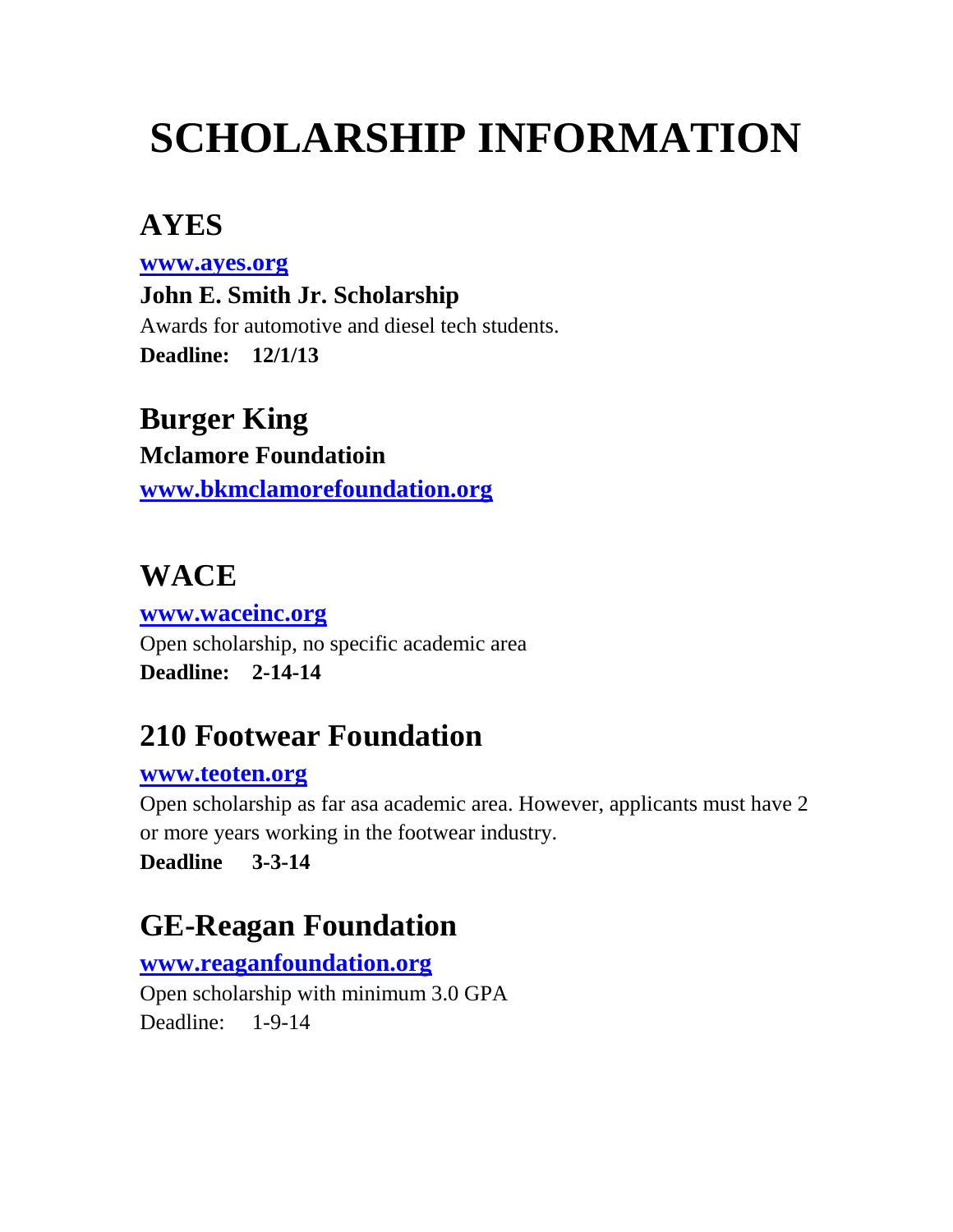### **THE "FAFSA"**

#### **[www.fafsa.ed.gov](http://www.fafsa.ed.gov/)**

ALL THE INFORMATION NEEDED TO COMPLETE AND FILE THE FAFSA WITH THE GOVERNMENT

### **FAFSA "PIN" INFORMATION**

#### **[www.pin.ed.gov](http://www.pin.ed.gov/)**

THE "PIN" ALLOWS YOU TO CREATE AN ACCOUNT WITH FAFSA TO REVIEW, CORRECT, PRINT, REAPPLY FOR AID EACH YEAR AND VIEW INFORMATION ON FEDERAL LOANS AND GRANTS YOU RECEIVE

### **National Association of Black Journalist**

#### **[www.nabj.org](http://www.nabj.org/)** Awards for minority students majoring in Journalism and Communications.

## **Cuyahoga Community College**

### **Academic Excellence Scholarship**

#### **[www.tri-c.edu](http://www.tri-c.edu/)**

\$1,750 renewable award for students that plan to attend Tri-C next fall, have at least a 3.0 GPA. Click on "college credit & degrees", then on "scholarships & grants"

**Deadline: March 14, 2014**

# **Institute of Food Technologies**

#### **[www.ift.org](http://www.ift.org/)**

Awards open to seniors pursuing a career in the food industry Click in "community, then "students", then "scholarships" Go online for details & application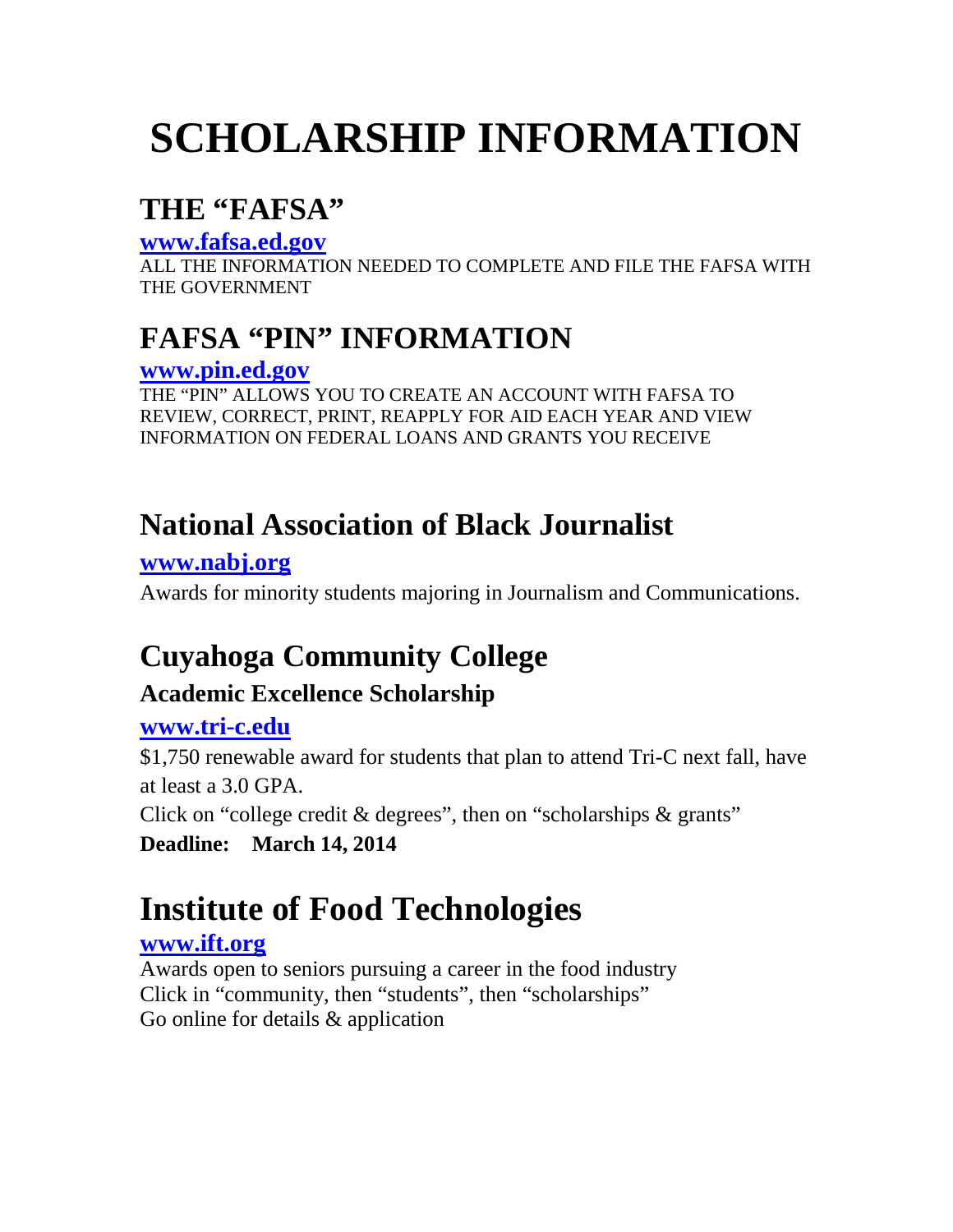# **Ohio ACTE**

### **Darrell Parks Scholarship**

Award open to any graduating senior from a Career Technical Program. See Mr. Marcinko for an application.

**Deadline : March 1, 2014**

## **National Association of Oil Heating Service Managers**

#### **[www.naohsm.org](http://www.naohsm.org/)**

Awards open to seniors pursuing careers in the oil heating industry. Click on "tech school support", then scholarships

## **Frontier Bundles.com**

### **Picture the Internet Scholarship**

**<http://frontierbundles.com/scholarship>**

# **Technology Student Association**

### **[www.tsaweb.org](http://www.tsaweb.org/)**

Awards open to seniors pursuing careers in technology. Go online for details & application

# **Cleveland Scholarship Program**

New website: **[www.collegenowgc.org](http://cl.exct.net/?qs=75ba2f21404062e11092825545e146faefd18e7f8c5ac3f40f3843ec9ce0e8b1)** Cleveland & Federal based scholarships, grants & loans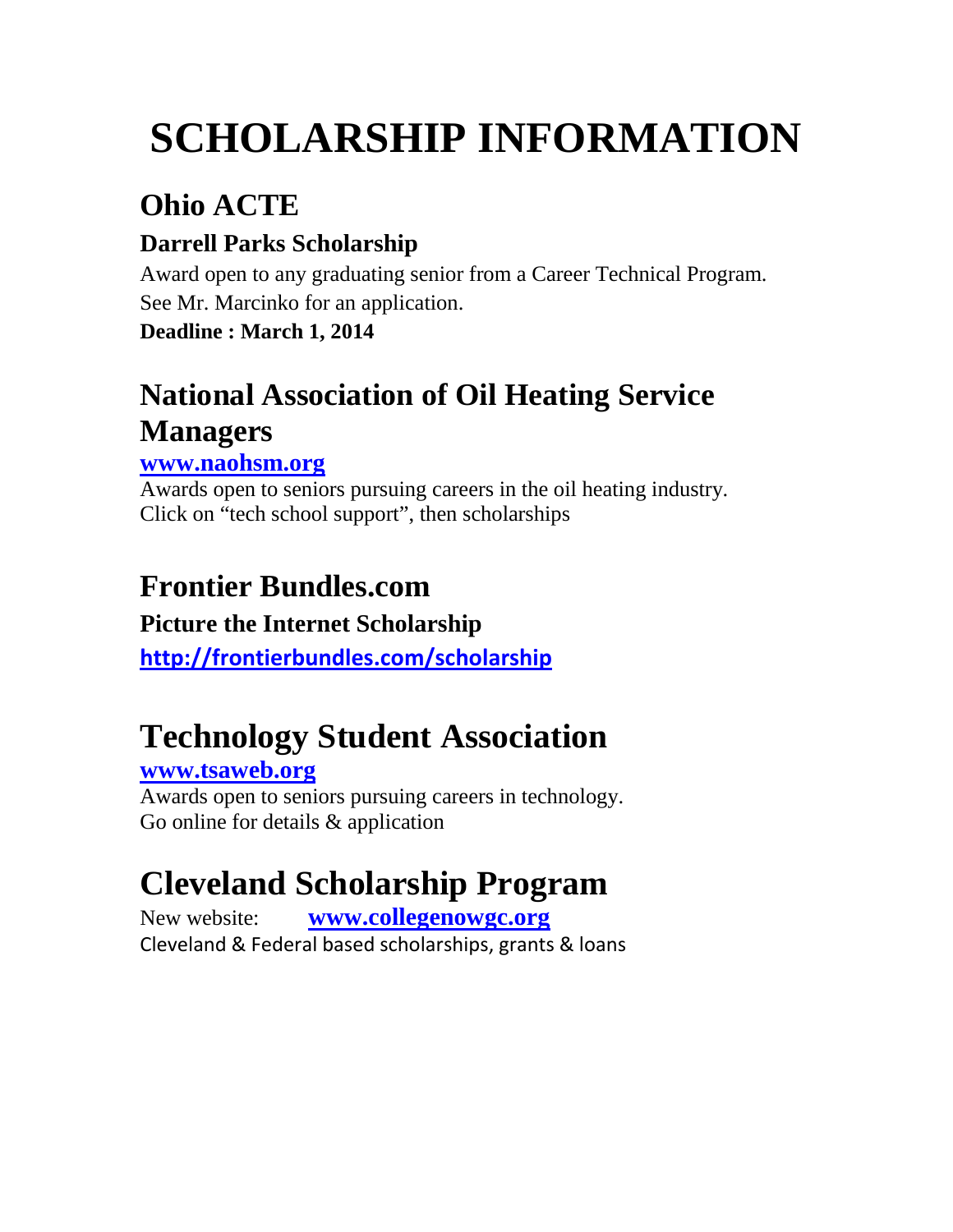# **American Institute of Architects**

#### **[www.aia.org](http://www.aia.org/)**

Awards open to students pursuing a career in architecture. Criteria: essay, proof of financial need, free-hand drawing Click on "Education, click on "Scholarships & Resources"

# **Society of Broadcast Engineers**

#### **[www.sbe.org](http://www.sbe.org/)**

Awards open to seniors pursuing a career in broadcast engineering or a closely related field.

Criteria: autobiographical essay

Go on-line for details

### **Plumbing-Heating-Cooling Contractors Educational Foundation**

#### [www.foundation.phccweb.org](http://www.foundation.phccweb.org/)

Awards for seniors pursuing apprenticeships/degrees in fields as well as CAD, construction management. Go in line for details

## **James Beard Foundation**

#### **[www.jamesbeard.org](http://www.jamesbeard.org/)**

Awards open to students studying culinary arts, restaurant management or related fields. Criteria: Will major in related industry field 3.0 GPA **Extracurriculars** Work experience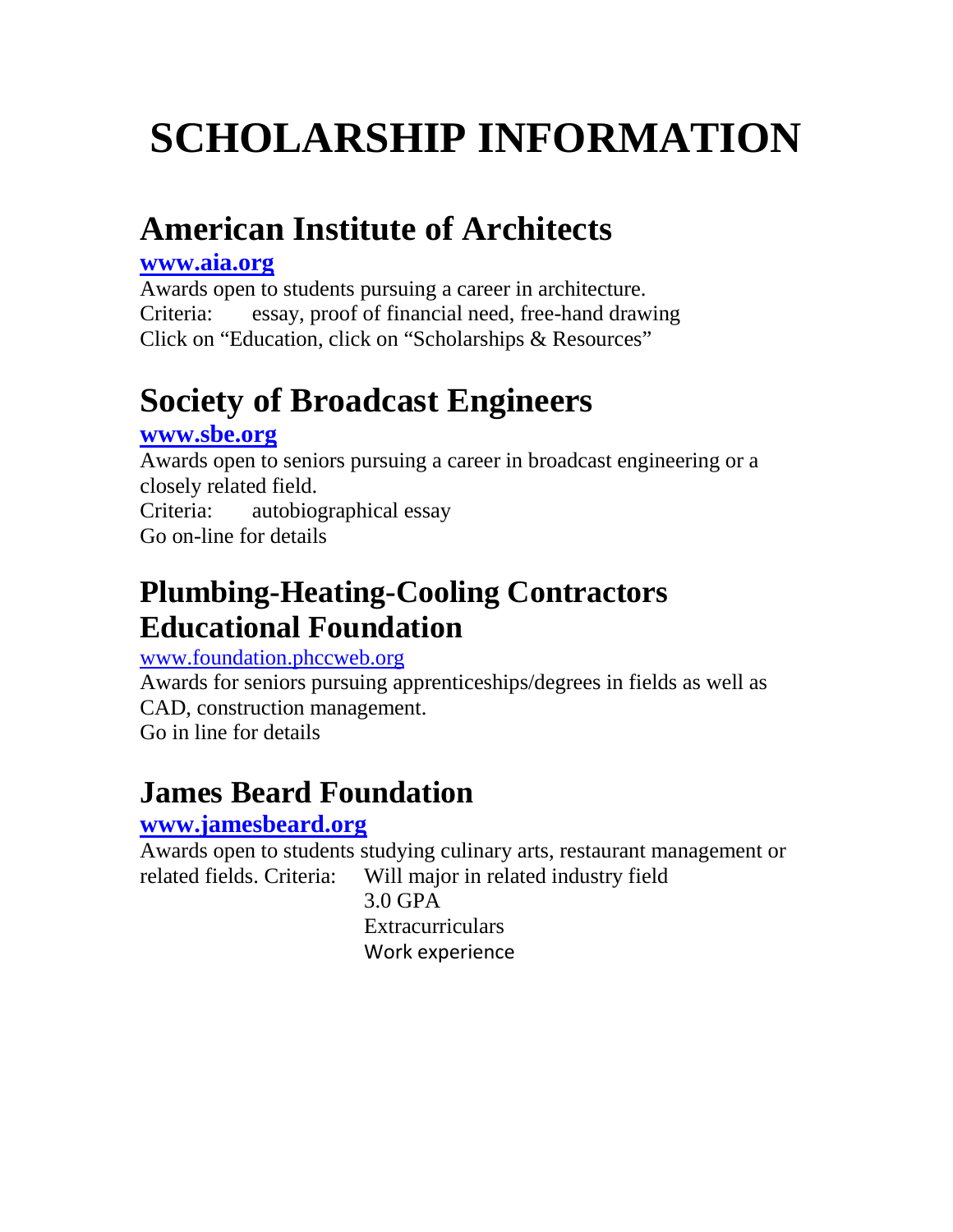## **Xerox Technical Minority Scholarship**

**[www.xeroxstudentcareers.com](http://www.xeroxstudentcareers.com/)** Awards open to graduating seniors that will major in science/technology.

## **Gen / Kelly Tanabe Scholarship**

**[www.genkellyscholarship.com](http://www.genkellyscholarship.com/)** Awards open to graduating seniors, must write on an essay topic

# **Phi Delta Kappa**

### **Educational Foundation**

#### **[www.pdkintl.org](http://www.pdkintl.org/)**

Awards for students intending to major in education

## **National Association of Hispanic Journalists**

### **[www.nahj12.com/scholarships](http://www.nahj12.com/scholarships)**

Awards for students planning to pursue journalism in English or Spanish print, photo, broadcast or online media.

## **Stuck at Prom Contest**

**[www.duckbrand.com/promotions/stuck-at-prom](http://www.duckbrand.com/promotions/stuck-at-prom)**

Duck tape inspired prom wear may win you a scholarship.

# **Tourism Cares**

#### **[www.tourismcares.org](http://www.tourismcares.org/)**

Awards for students pursuing careers in travel, tourism, hospitality

# **United States Bowling Congress**

#### **[www.bowl.com](http://www.bowl.com/)**

Awards for competitive bowlers.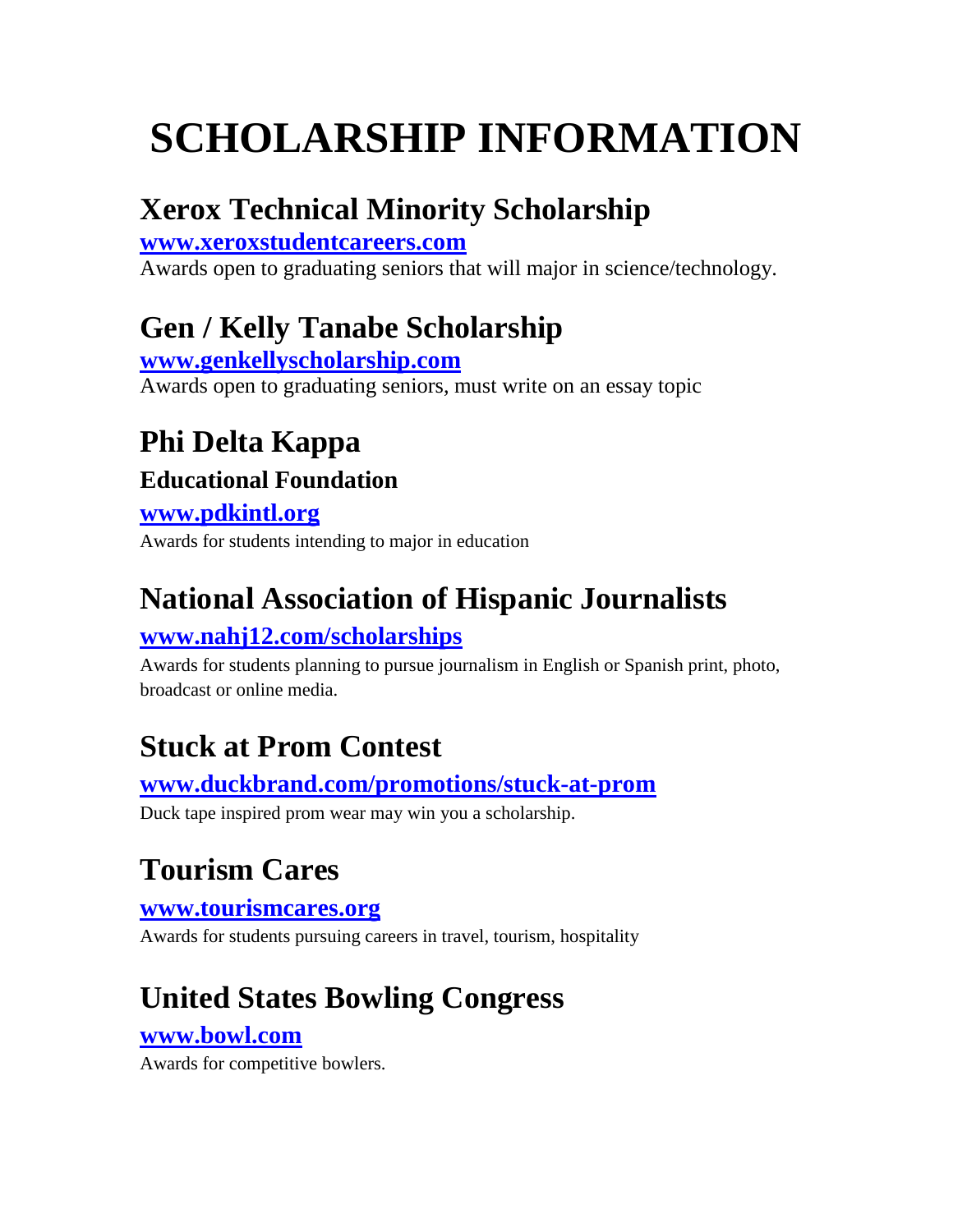## **VFW Scholarships**

#### **[www.vfw.org](http://www.vfw.org/)**

Awards open to graduating seniors , must wite on the topic of patriotism Go on line for details

## **Tech Prep Scholarship Opportunities**

**<http://www.techprep4u.com/partnership/students-parents/scholarship-information.htm>** Awards from Tech Prep, Tri-C and partners offering aid to college bound students

## **Gen & Kelly Tanabe Scholarship**

**[www.genkellyscholarship.com](http://www.genkellyscholarship.com/)**

## **Veterans of Foreign Wars & Ladies Auxiliary**

**[www.vfw.org](http://www.vfw.org/)**

Open to seniors planning to attend a 4 year college next fall. Applicants MUST be

## **Ohio Association of Career Colleges & Schools**

#### **[www.ohiocareercolleges.org](http://www.ohiocareercolleges.org/)**

Awards open to seniors that will attend an Ohio career college/school next fall.

## **Ohio School Boards Association**

#### **[www.ohioschoolboards.org](http://www.ohioschoolboards.org/)**

Open to seniors that will major in education.

Click "member resources", click "OSBA regions", click "Northeast region", click "book grant"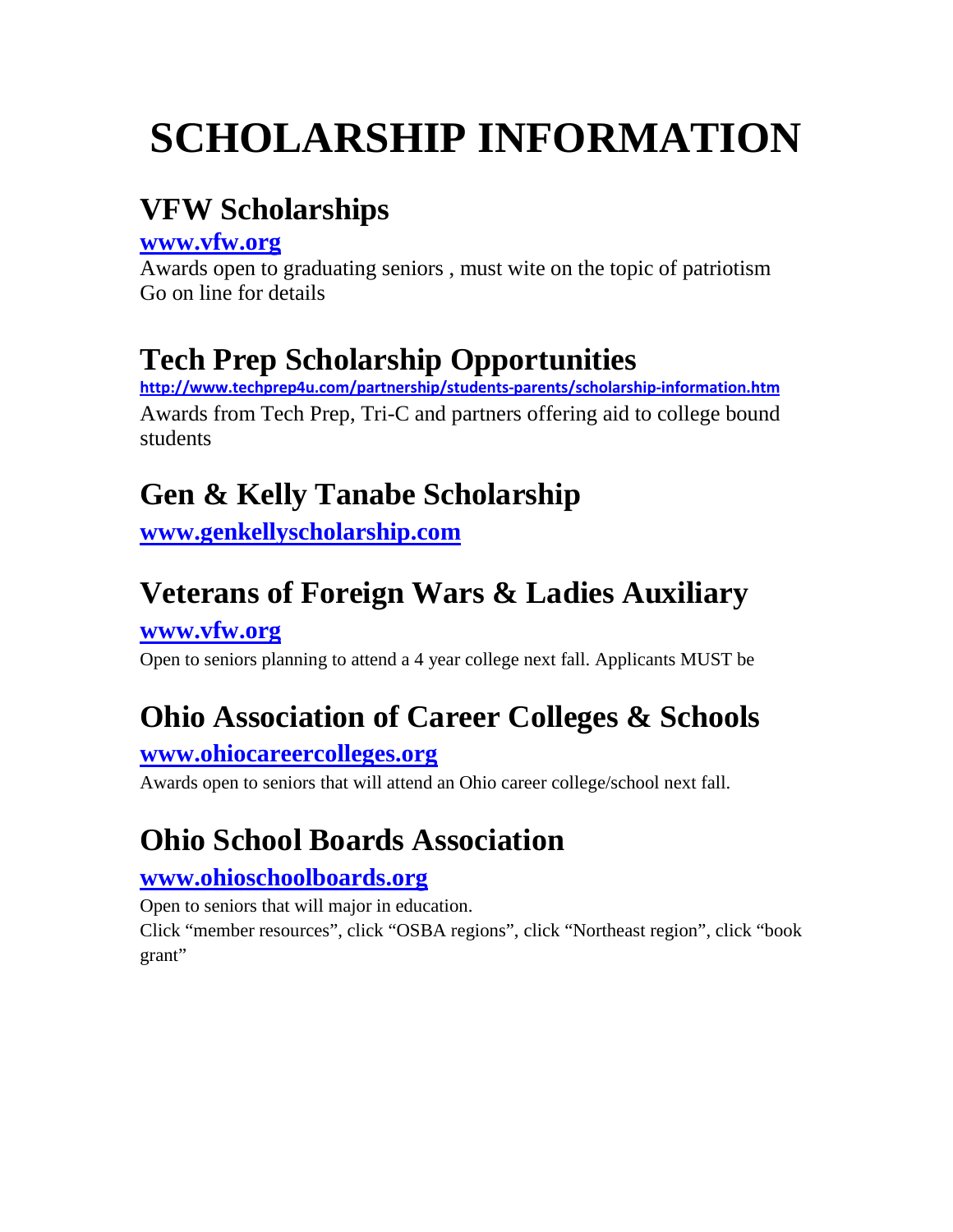- Sunoco Rewards Scholarships (TWO \$1,000 opportunities available); Deadline- 6/1/2014 [http://www.gosunoco.com/contests-and-sweepstakes/sunoco](http://www.gosunoco.com/contests-and-sweepstakes/sunoco-rewards-scholarship/)[rewards-scholarship/](http://www.gosunoco.com/contests-and-sweepstakes/sunoco-rewards-scholarship/)
- Sports Unlimited 2014 Scholarship; Deadline- 4/20/2014 <http://www.sportsunlimitedinc.com/2014-scholarship.html>
- Big Fish Online Games Scholarship (\$2,500 scholarship); Deadline- 5/31/2014 [http://www.bigfishgames.com/daily/big-fish-online-games](http://www.bigfishgames.com/daily/big-fish-online-games-scholarship/)[scholarship/](http://www.bigfishgames.com/daily/big-fish-online-games-scholarship/)
- Oz Moving & Storage Scholarship 2014; Deadline- 4/4/2014 <http://www.ozmoving.com/scholarship>
- AWeber Email Marketing Scholarship; Deadline- 5/1/2014 <http://www.aweber.com/email-marketing-scholarship.htm>
- Griswold Home Care 2014 Scholarship; Deadline- 5/1/2014 <http://www.griswoldhomecare.com/scholarship/>
- Revzilla "The Future of Motorcycle Technology" Scholarship; Deadline- 4/20/2014 <http://www.revzilla.com/revzilla-college-scholarship-2014>
- Nuvation Engineering Scholarship; Deadline- 5/31/2014 <http://www.nuvation.com/nuvation-scholarship>
- Lamps.com 2013 Scholarship; Deadline- 6/1/2014 <http://www.lamps.com/scholarship-2013>
- PicMonkey \$1000 Scholarship; Deadline- 5/31/2014 [http://blog.picmonkey.com/2013/11/01/1000-picmonkey](http://blog.picmonkey.com/2013/11/01/1000-picmonkey-college-scholarship/)[college-scholarship/](http://blog.picmonkey.com/2013/11/01/1000-picmonkey-college-scholarship/)
- RE/MAX of New Jersey 2014 Scholarship; Deadline- 4/30/2014 <http://www.remax-nj.com/scholarship.aspx>
- IssueTrak Help Desk Software Scholarship; Deadline-5/31/2014 <http://www.issuetrak.com/help-desk-software-scholarship>
- Westway Electric Supply "Illuminating Ideas" Scholarship; Deadline- 4/30/2014 <http://www.westwayelectricsupply.com/scholarship>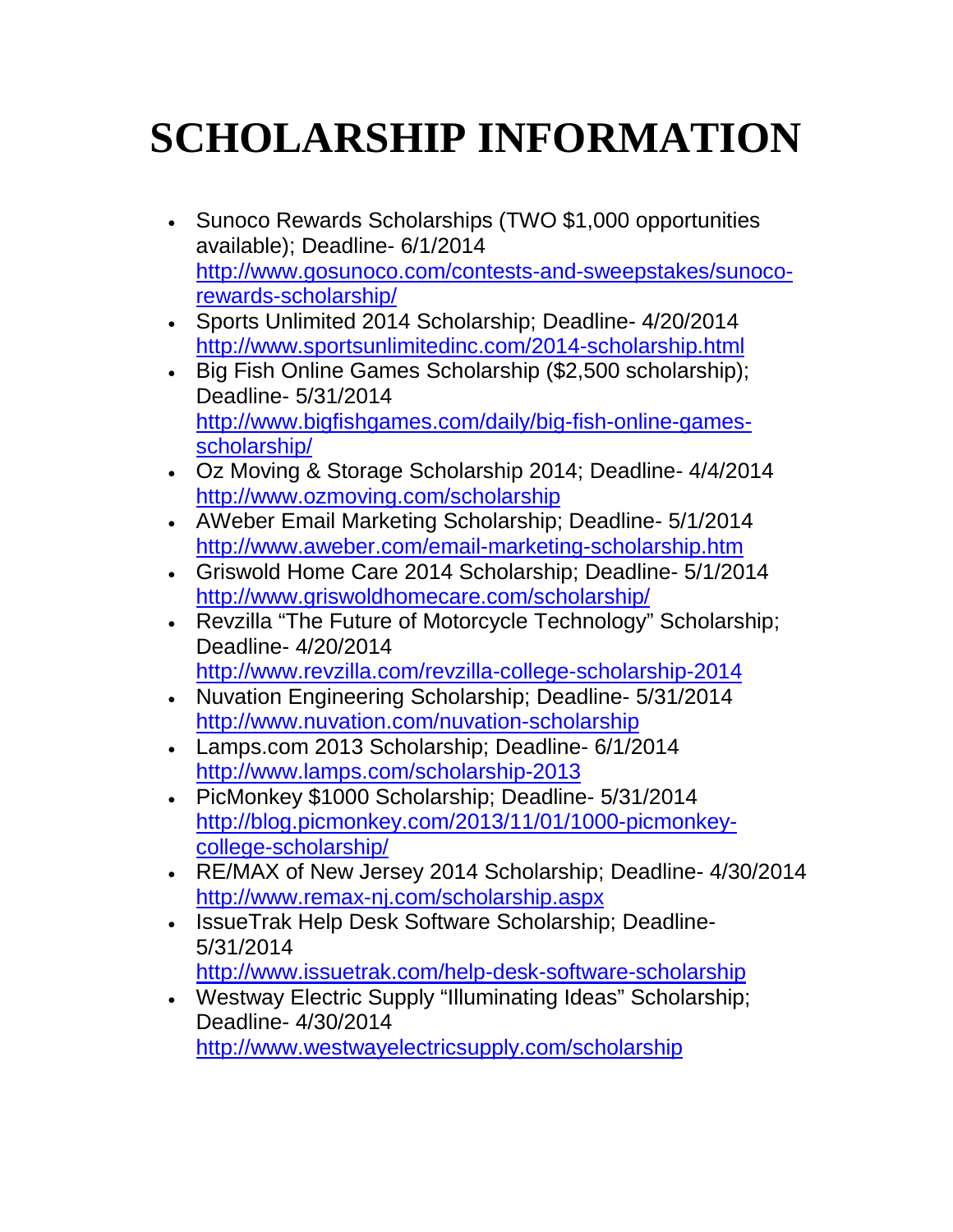### **Office Professionals of Ohio**

### **Lila M Sweringen Scholarship**

#### **[www.eopo-oh.org](http://www.eopo-oh.org/)**

Awards open to students pursuing an office-related career. Go on-line for details Deadline: 2/14/14

## **Lee J. Brockway Scholarship**

#### **[www.cefpi.org](http://www.cefpi.org/)**

Awards for students in Architecture and Engineering Go on-line for details

## **Buick Achievers Scholarship**

#### **[www.buickachievers.com](http://www.buickachievers.com/)**

Awards for community minded students. Go on line for details **Deadline: 2/28/14**

### **Ohio State University Alumni Scholars**

**[www.ohiostatealumni.org/recruiters](http://www.ohiostatealumni.org/recruiters)**

Go online for details **Deadline: 1/13/14**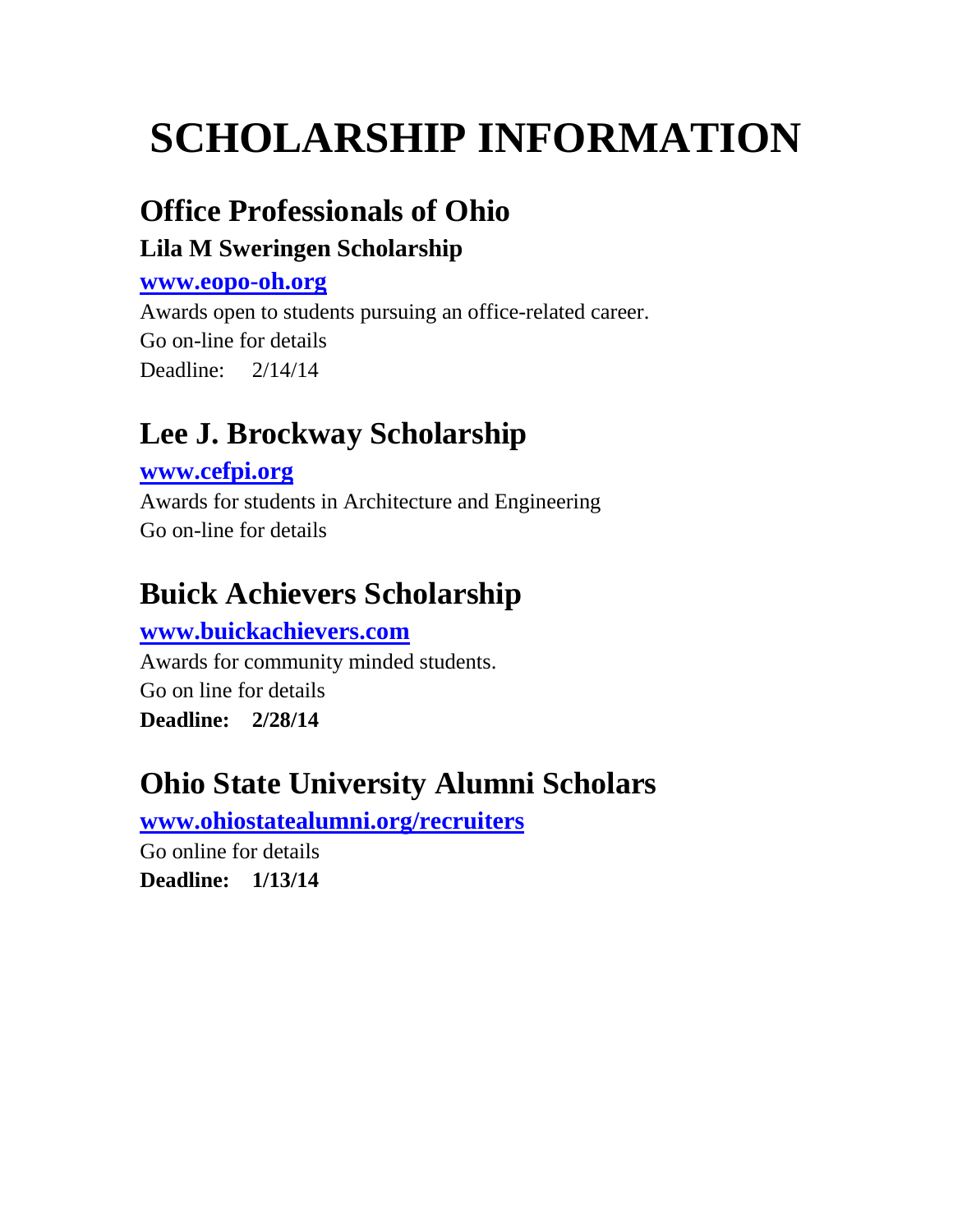### **National Dairy Shrine**

#### **[www.dairyshrine.org](http://www.dairyshrine.org/)**

Open to seniors pursuing careers in communications, education or food and nutrition.

Go online for details

**Deadline: March 1, 2014**

### **National FFA Scholarship Program**

#### **[https://scholarshipapp.ffa.org](https://scholarshipapp.ffa.org/)**

open to a variety of potential college majors. Go online for details **Deadline: February 1, 2014**

## **National Society of Professional Engineers Educational Foundation**

#### **[www.nspe.org](http://www.nspe.org/)**

Awards for students pursuing a career in engineering. Go online for details **Deadline: March 15, 2014**

## **The Vegetarian Resource Group**

#### **[www.vrg.org](http://www.vrg.org/)**

Awards available for student that are or support the vegetarian life style. Go online for details

**Deadline: February 20, 2014**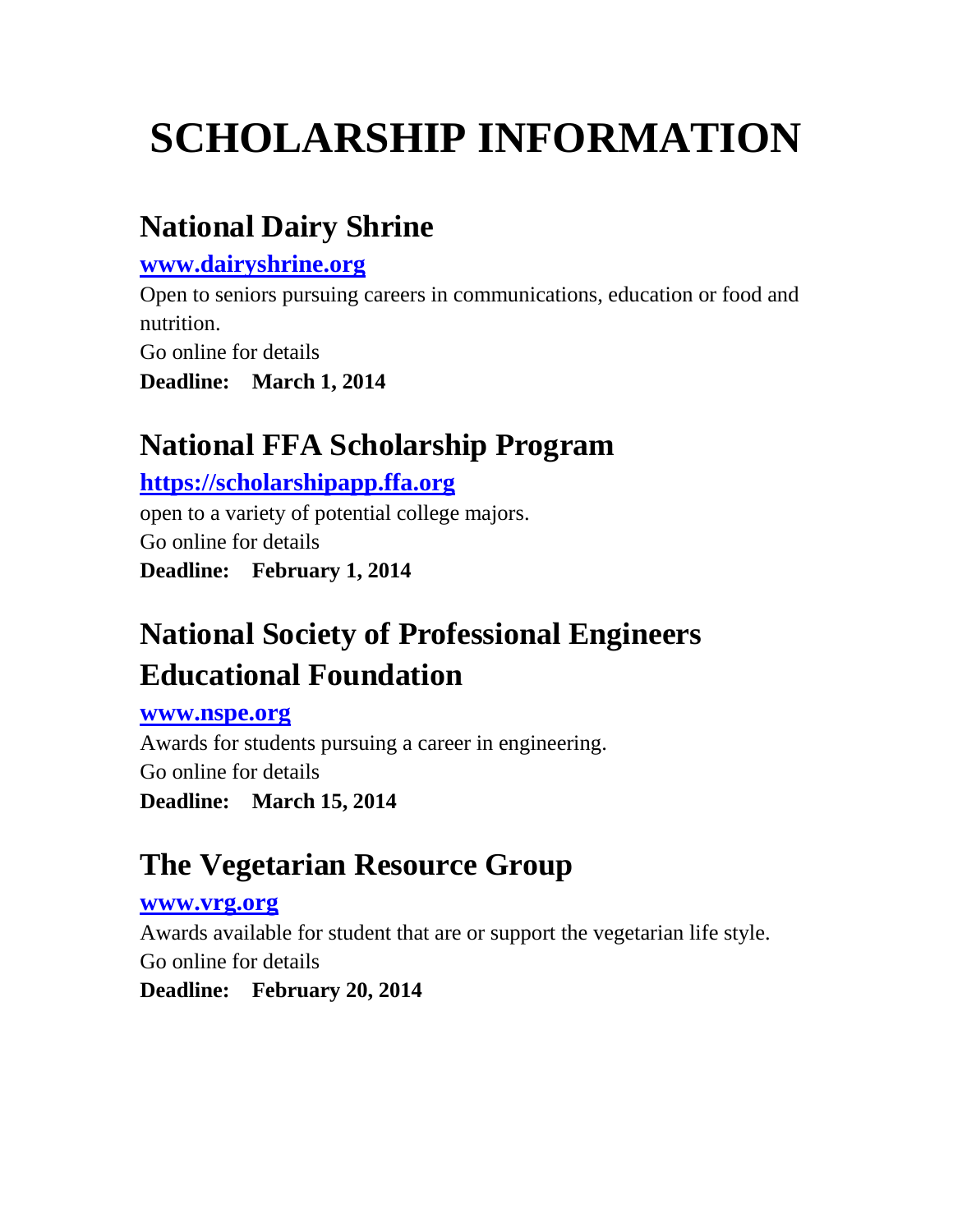# **Ohio Newspaper Foundation**

#### **[www.ohionews.com](http://www.ohionews.com/)**

Awards open to seniors that are pursuing a career relevant to the industry. Such fields include; journalism, advertising, marketing, communications. Go online for details

**Deadline: March 31, 2014**

# **Ohio Retired Teachers Association**

### **GCC / ORTA Scholarship Fund**

Awards available all, you do not have to go into Education as a major. **See Mr. Marcinko for an application**

**Deadline: April 2, 2014**

## **Nuts, Bolts & Thingamajigs**

### **Foundation of Fabricators & Manufacturers**

**[www.nutsandboltsfoundation.org](http://www.nutsandboltsfoundation.org/)**

Awards open to students pursuing careers in the manufacturing field. Go on line for details **Deadline: March, 28, 2014**

# **Independence Art Guild**

**Art Scholarship** \$1,000 awardopen to seniors majoring in an Art related field. **Architecture, Interior Design, Fashion Design, Art Education, Computer Animation, Photography, Graphic Design, etc…** See Mr. Marcinko for an application **Deadline: April 10, 2014**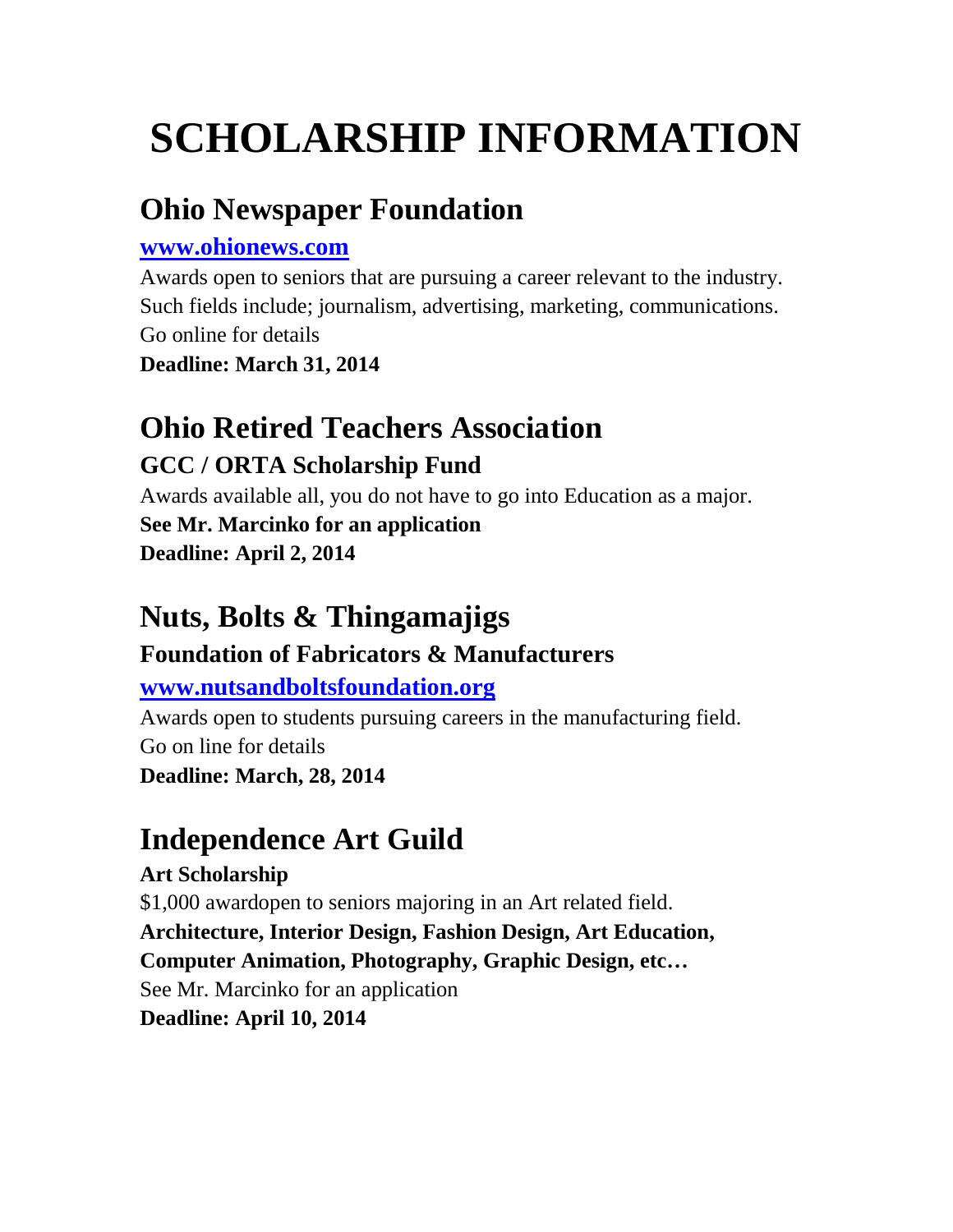### **Ohio Association of College Admissions Counselors**

### **Charles L. Warren Scholarship**

#### **www.oacac.org**

Students committed to cultural and intellectual diversity, 3.o GPA, plan to attend an Ohio university. Go online for information under the "What's New?" heading **Deadline: March 15, 2014**

## **Black Caucus of School Board Members**

### **Leo Lucas Scholarship**

[www.ohioschoolboards.org/ohio-black-caucus](http://www.ohioschoolboards.org/ohio-black-caucus)

Criteria: Must be African American Graduating Senior 2.5 Minimum GPA

**Deadline: March 14, 2014**

## **American Culinary Federation**

### **American Academy of Chef Scholarship**

#### **[www.acfchefs.org](http://www.acfchefs.org/)**

Criteria: Major in Culinary arts / Pastry arts 2.5 GPA Go on line for information **Deadline: March 31, 2014**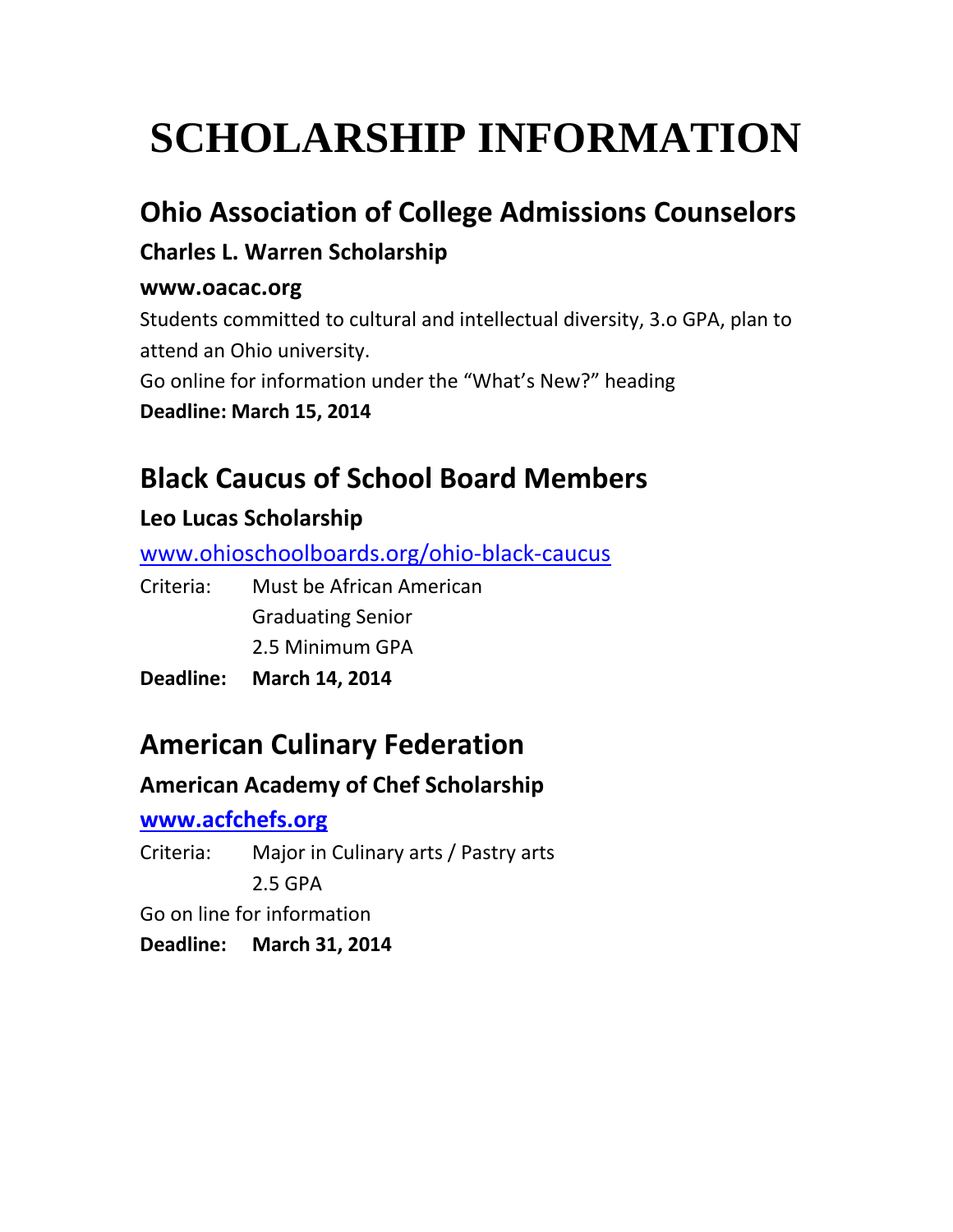### **American Society of Human Genetics**

#### **DNA Day Essay**

#### **[www.ashg.org/education](http://www.ashg.org/education)**

Any graduating senior is eligible and must submit a well written an essay. Go on line for details

**Deadline: March 14, 2014**

### **Outdoor Writers Association of America**

#### <http://owaa.org/programs/contests>

Open to all high school students. Must submit a writing sample. Go on line for details **Deadline: March 15, 2014**

## **Cuyahoga Community College**

### **Academic Excellence Scholarship**

#### **[www.tri-c.edu](http://www.tri-c.edu/)**

Awards for graduating seniors that will attend Tri-C in the fall, have a 3.0 of better accumulative GPA, write an essay and have the FAFDA completed.

#### **Deadline: March 14, 2014**

Go on line or visit the CVCC Counseling office for an application

### **Ohio Oil & Gas Energy Education Scholarship**

### **<http://oogeep.org/teachers/students/scholarships>**

Award open to any graduating senior pursuing a degree in crude oil, natural gas or related energy field. This award is renewable for 4 years and the student must attend an Ohio college/university.

**Deadline: March 31, 2014--------**Go on-line for application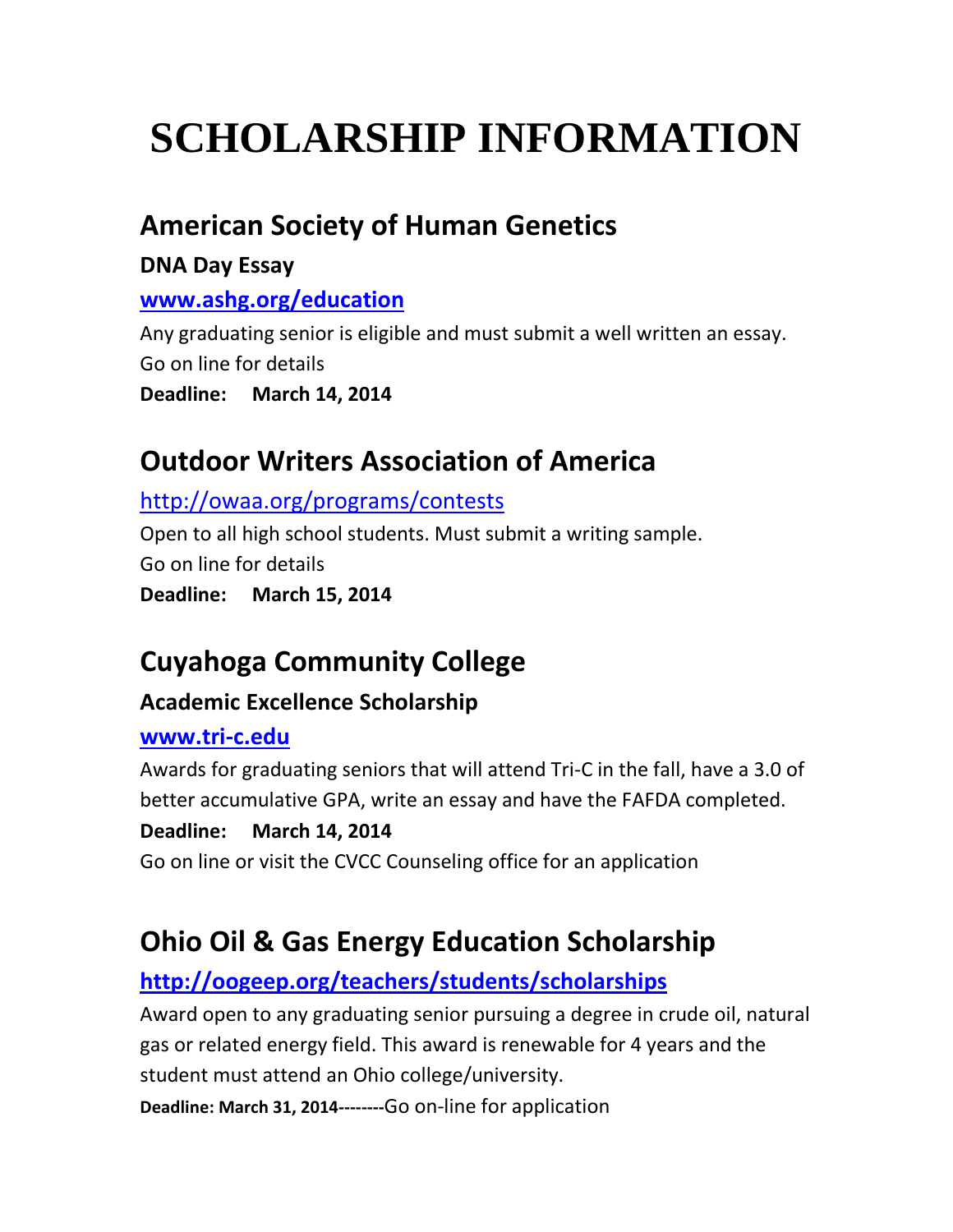# **Scholarship Information CVCC Counseling Department**

#### **OLIVER OCASEK SCHOLARSHIP**

\$500 AWARD FOR VOCATIONAL AND ACADEMIC ACHIEVMENT CRITERIA: ESSAY ON FUTURE PLANS **TRANSCRIPTS** TEACHER RECOMMENDATIONS 3.0 OR BETTER GPA

**DEADLINE: 3/21/14**

Applications are available in the CVCC Guidance Office

#### **MEDICAL MUTUAL OF OHIO**

\$500 award for vocational and academic achievement Criteria: CVCC Senior Graduate Will enroll in college fall of 2014 3.0 or better GPA Complete application

#### **DEADLINE: 3/21/14**

Applications are available in the CVCC Counseling office

### **CUYAHOGA VALLEY FEDERATION OF TEACHERS**

**College Scholarship / Enrichment Scholarship**